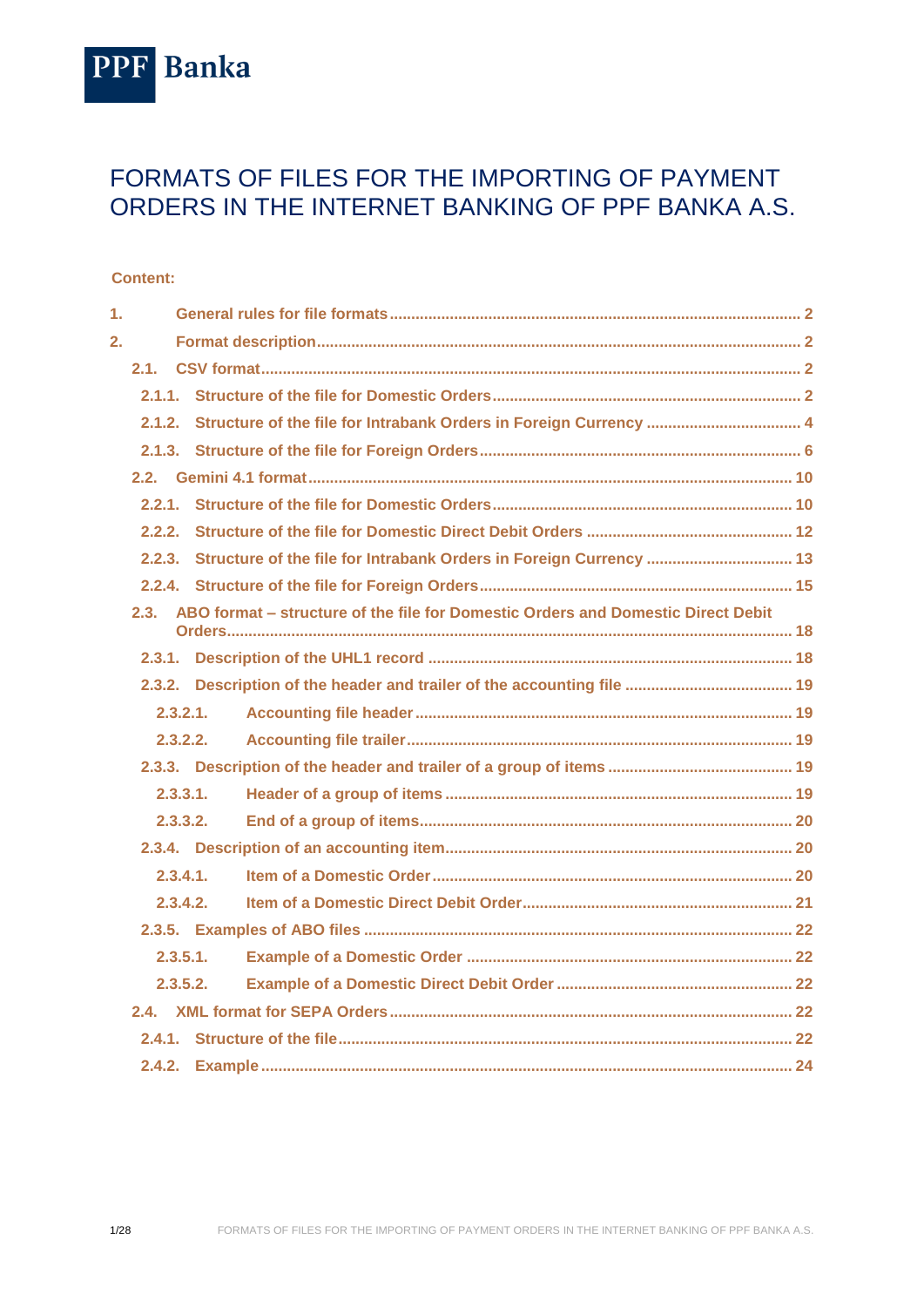

## <span id="page-1-0"></span>**1. General rules for file formats**

It is possible to use the following formats of files for Payment Orders to be imported:

- a) CSV– for Domestic Orders, Intrabank Orders in Foreign Currency and Foreign Orders,
- b) Gemini 4.1 for Domestic Orders, Intrabank Orders in Foreign Currency, Domestic Direct Debit Orders and Foreign Orders,
- c) ABO for Domestic Orders and Domestic Direct Debit Orders,
- d) XML for SEPA orders only.

#### **Import files can contain alphanumeric characters only, other characters only if they are expressly mentioned in the format description.**

#### **Characters allowed in the file name:**

**a b c d e f g h i j k l m n o p q r s t u v w x y z á ä č ď é ě í ľ ň ó ô ö ř ŕ š ť ú ů ü ý ž**

**A B C D E F G H I J K L M N O P Q R S T U V W X Y Z Á Ä Č Ď É Ě Í Ľ Ň Ó Ô Ö Ř Ŕ Š Ť Ú Ů Ü Ý Ž 0 1 2 3 4 5 6 7 8 9**

**- \_**

#### **The file name may not contain any other characters and no space.**

**Also, the file name may only contain one dot separating the file name from the extension – the entire file name may not contain more than one dot** (e.g. 0411GL0.txt.KPC, 1605USP2.KPC.txt, 08072019.CFD.txt, O2 FS prikaz 02.01.2020\_001.p11). Therefore, we recommend to modify the software which generates import files so that disallowed characters cannot be entered at all or are automatically replaced with an allowed character when generating the file.

# <span id="page-1-1"></span>**2. Format description**

## <span id="page-1-2"></span>**2.1. CSV format**

Specification of the CSV format:

- Text file, Format ANSI, code page 1250.
- One line = one payment order.
- The first line is the heading.
- Separator "," (comma); if the field is empty, two "," separators follow one another without a space.
- There are obligatory and optional fields in the file.
- Lines are separated by the symbol LF.
- Permitted file extensions:
	- txt, – csv,
	- $p0x$ , where x can have the following values: 0, 1, 2, 3, 4, 5, 6, 7, 8, 9, a, b, c, d, e, f, g, h, i, j, k, l, m, n, o, p, q, r, s, t, u, w, x, y, z, A, B, C, D, E, F, G, H, I, J, K, L, M, N, O, P, Q, R, S, T, U, W, X, Y, Z.

## <span id="page-1-3"></span>**2.1.1. Structure of the file for Domestic Orders**

#### **!!! ATTENTION !!!**

**Characters that are allowed in the [CERTIS](http://www.cnb.cz/cs/platebni_styk/certis/index.html) System Rules can only be entered in a Domestic Order:**

**a b c d e f g h i j k l m n o p q r s t u v w x y z á ä č ď é ě í ľ ň ó ô ö ř ŕ š ť ú ů ü ý ž**

### **A B C D E F G H I J K L M N O P Q R S T U V W X Y Z Á Ä Č Ď É Ě Í Ľ Ň Ó Ô Ö Ř Ŕ Š Ť Ú Ů Ü Ý Ž**

**0 1 2 3 4 5 6 7 8 9**

**/ - ? : ( ) . , ' + ! " # \$ % & \* ; < = > @ [ \ ] ^ ` { | } ~ § \_**

**space**

**The comma cannot be used in the text fields** (this is a field separator).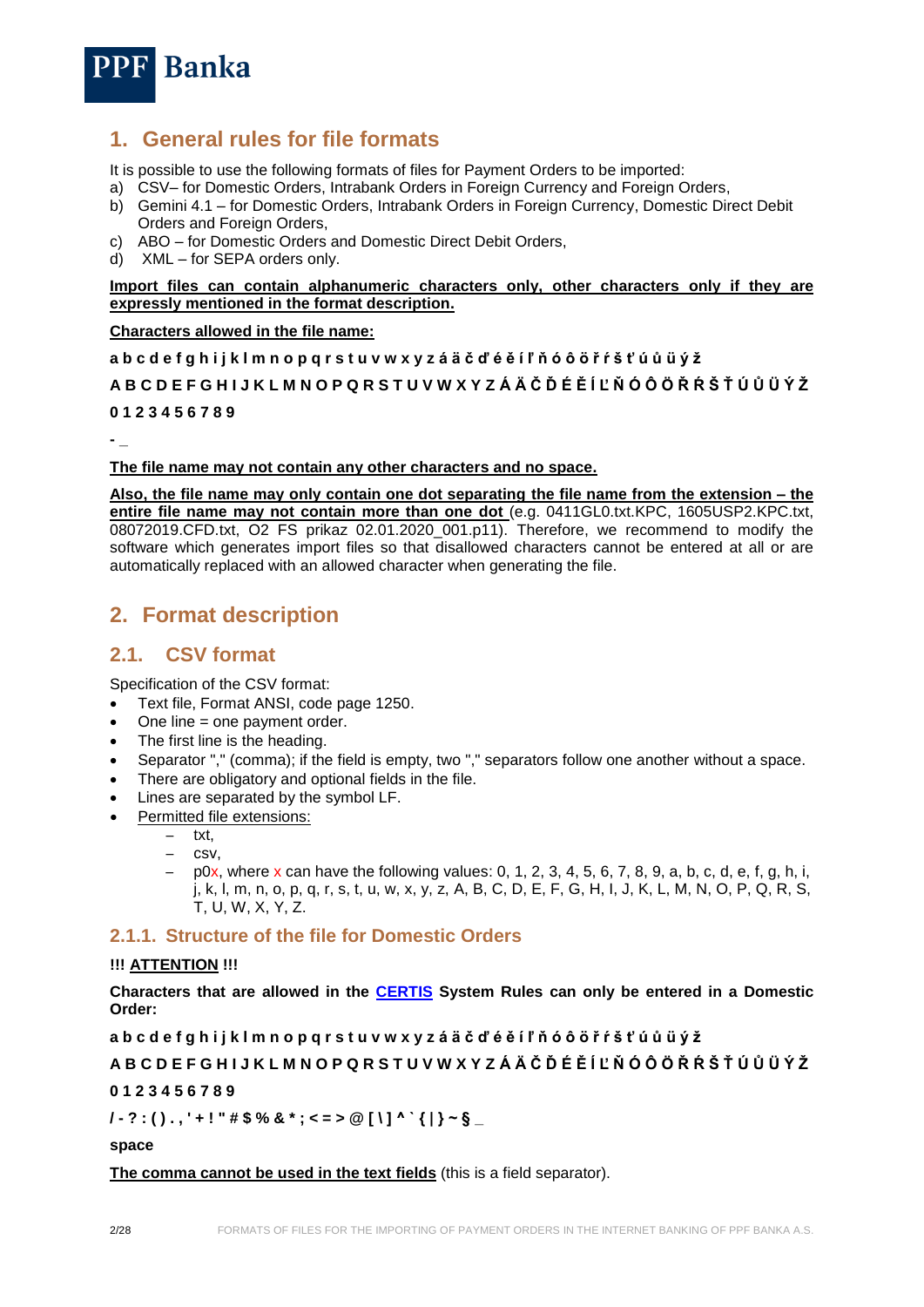

| <b>Field</b>                    | Data type  | <b>Obligatory</b><br>field | <b>Description</b>                                                                                                                                                                                                                                                                                                                              |
|---------------------------------|------------|----------------------------|-------------------------------------------------------------------------------------------------------------------------------------------------------------------------------------------------------------------------------------------------------------------------------------------------------------------------------------------------|
|                                 |            |                            | Maturity Date.                                                                                                                                                                                                                                                                                                                                  |
|                                 |            |                            | The various items can have different<br><b>Maturity Dates.</b>                                                                                                                                                                                                                                                                                  |
| DueDate                         | DD.MM.YYYY | No                         | If Maturity Date is in the past or is<br>not entered, the "Nearest Possible"<br>option<br>be<br>must<br>automatically<br>checked upon importing in IB (the<br>first Maturity Date in accordance with<br>the GBC will be automatically added)<br>or the option "Select" (the Maturity<br>Date must be added directly in IB)<br>must be selected. |
| PaymentAmount                   | 13,2N      | Yes                        | Amount.                                                                                                                                                                                                                                                                                                                                         |
|                                 |            |                            | Information for the Payer - free text.                                                                                                                                                                                                                                                                                                          |
|                                 |            |                            | Here you can enter a description of<br>the Domestic Order item for your<br>needs.                                                                                                                                                                                                                                                               |
| ClientPaymentDescription        | 140a       | No                         | You can import 140 characters, but<br>only the first 50 characters are<br>transferred into IB - it will appear in<br>the Domestic Order and in the<br>payment detail in IB and in the<br>Payer's account statement.                                                                                                                             |
|                                 |            |                            | The Beneficiary will not see this<br>information.                                                                                                                                                                                                                                                                                               |
|                                 |            |                            | The comma cannot be used in the<br>text.                                                                                                                                                                                                                                                                                                        |
| CreditAccountPrefixNumber       | 6n         | No.                        | Beneficiary's account number prefix.                                                                                                                                                                                                                                                                                                            |
| CreditAccountNumber             | 10n        | Yes                        | Beneficiary's account number.                                                                                                                                                                                                                                                                                                                   |
| CreditAccountBankCodeNumber     | 4n         | Yes                        | Beneficiary's bank code.                                                                                                                                                                                                                                                                                                                        |
| RecipientAccountName            | 20a        | No                         | Beneficiary's account name - free<br>text. The comma cannot be used in<br>the text.                                                                                                                                                                                                                                                             |
| ConstantSymbol                  | 4n         | No.                        | Constant symbol.                                                                                                                                                                                                                                                                                                                                |
| VariableSymbol                  | 10n        | No                         | Variable symbol.                                                                                                                                                                                                                                                                                                                                |
| SpecificSymbol                  | 10n        | No                         | Specific symbol.                                                                                                                                                                                                                                                                                                                                |
|                                 |            |                            | Message for the Beneficiary - free<br>text.                                                                                                                                                                                                                                                                                                     |
| MessageforRecipient             | 140a       | No.                        | Here you can enter a description for<br>the Beneficiary - this information will<br>not appear in the Payer's account<br>statement. The comma cannot be<br>used in the text.                                                                                                                                                                     |
| <b>DebitAccountNumberPrefix</b> | 6n         | No                         | Prefix of your account number (the<br>Payer's Account) – in case it is part of<br>the Account number.                                                                                                                                                                                                                                           |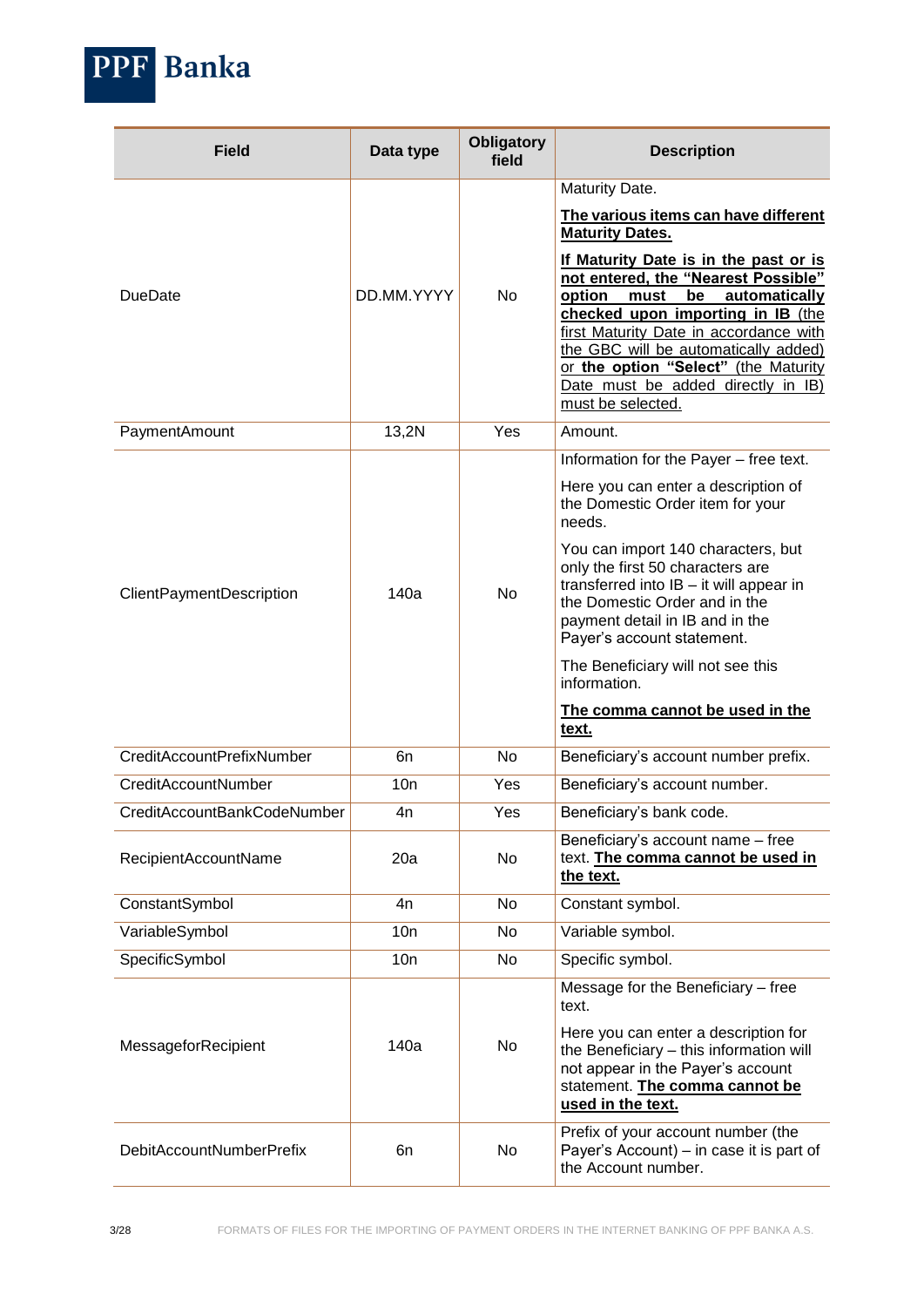

| Field                     | Data type | <b>Obligatory</b><br>field | <b>Description</b>                            |
|---------------------------|-----------|----------------------------|-----------------------------------------------|
| <b>DebitAccountNumber</b> | 10n       | Yes                        | Your account number (the Payer's<br>Account). |

#### Example:

*DueDate,PaymentAmount,ClientPaymentDescription,CreditAccountPrefixNumber,CreditAccountNumb er,CreditAccountBankCodeNumber,RecipientAccountName,ConstantSymbol,VariableSymbol,Specific Symbol,MessageForRecipient,DebitAccountNumberPrefix,DebitAccountNumber*

*16.06.2020,250.00,coal,000000,112345678,6000,Uhelné doly s.r.o.,1111,2222,3333, invoice 780283,000000,9876543210*

*16.06.2020,250.00,test csv domácí,000000,112345678,6000,Uhelné doly s.r.o.,1111,2222,3333, faktura 589654,000000,9876543210*

## <span id="page-3-0"></span>**2.1.2. Structure of the file for Intrabank Orders in Foreign Currency**

#### **!!! ATTENTION !!!**

**The following characters can only be entered in an Intrabank Order in Foreign Currency:**

**a b c d e f g h i j k l m n o p q r s t u v w x y z**

#### **A B C D E F G H I J K L M N O P Q R S T U V W X Y Z**

#### **0 1 2 3 4 5 6 7 8 9**

**/ - ? : ( ) . , ' +**

#### **space**

**The comma cannot be used in the text fields** (this is a field separator).

#### **If the imported file contains:**

- **disallowed characters (i.e. any other character than listed above), these will be replaced with a dot;**
- **a space, dash or colon in specific positions (see description below), it will be impossible to import the file.**

| Field                     | Data<br>type | <b>Obligatory</b><br>field | <b>Description</b>                                                                                                                                                                                                                                                                                                                                                                                     |
|---------------------------|--------------|----------------------------|--------------------------------------------------------------------------------------------------------------------------------------------------------------------------------------------------------------------------------------------------------------------------------------------------------------------------------------------------------------------------------------------------------|
| DebitAccountNumberPrefix  | 6n           | No.                        | Prefix of your account number (the<br>Payer's Account) – in case it is part of the<br>Account number                                                                                                                                                                                                                                                                                                   |
| <b>DebitAccountNumber</b> | 10n          | Yes                        | Your account number (the Payer's<br>Account).                                                                                                                                                                                                                                                                                                                                                          |
| CreditAccountNumber       | 34s          | Yes                        | Beneficiary's account number.<br>It can be stated in the Czech national<br>format or in IBAN format – it will always<br>be converted to the NNNNNN<br>NNNNNNNNNN form.<br>Supported formats:<br>123 123 - will be imported as 000123<br>0000000123<br>123123 1234567890 - will be<br>$\bullet$<br>imported as 123123 1234567890<br>CZ6000000000191234567890 - will<br>be imported as 000019 1234567890 |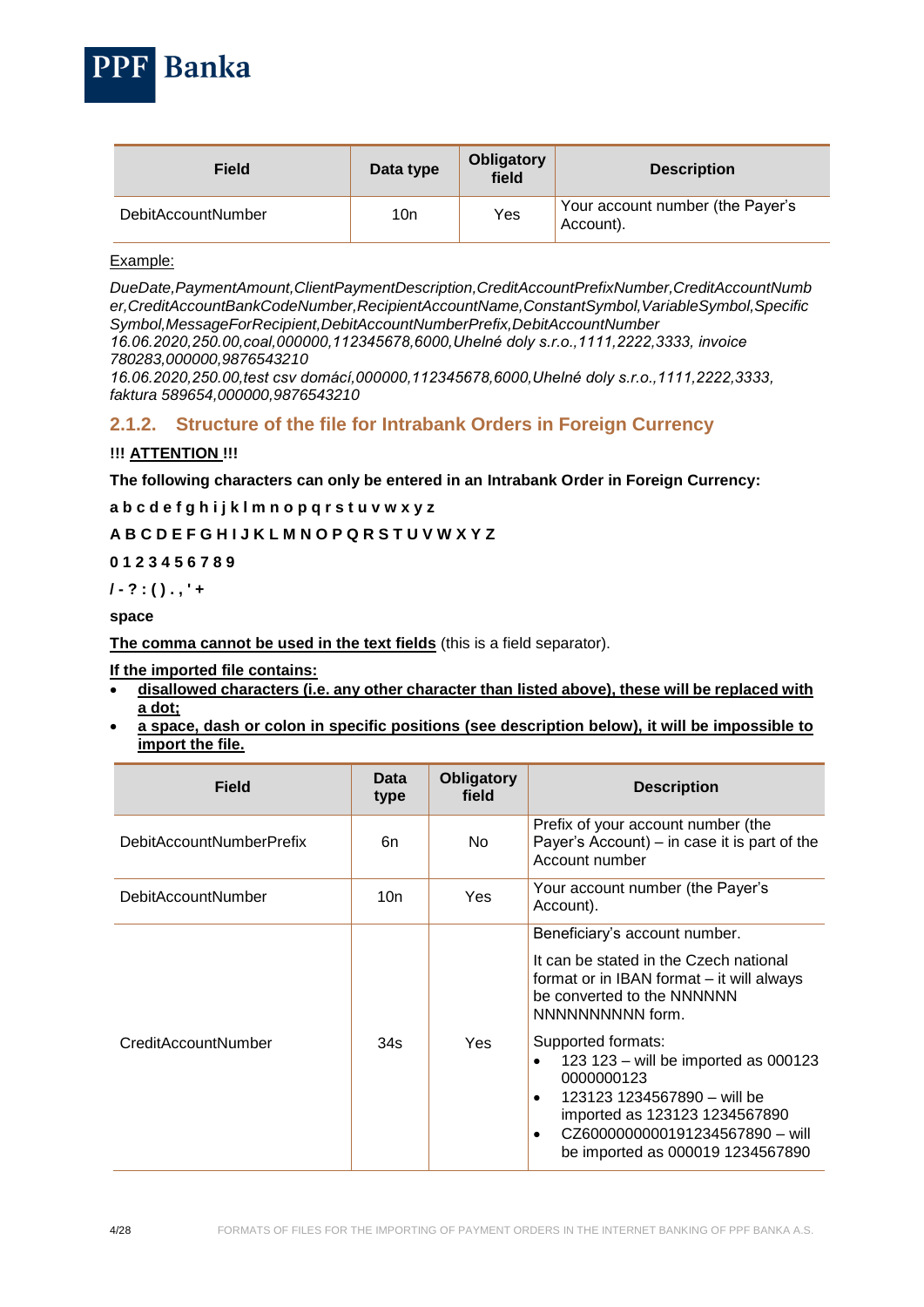| <b>Field</b>                       | <b>Data</b><br>type   | <b>Obligatory</b><br>field | <b>Description</b>                                                                                                                                                                                                                                                                                                                                                                                                                                                                                                                                           |
|------------------------------------|-----------------------|----------------------------|--------------------------------------------------------------------------------------------------------------------------------------------------------------------------------------------------------------------------------------------------------------------------------------------------------------------------------------------------------------------------------------------------------------------------------------------------------------------------------------------------------------------------------------------------------------|
| CreditAccountNumber<br>(continued) | 34s                   | Yes                        | 123-123 - will be imported as<br>$\bullet$<br>000123 0000000123<br>123123-1234567890 - will be<br>$\bullet$<br>imported as 123123-1234567890<br>1231234567890 - will be imported as<br>$\bullet$<br>000123 1234567890<br>1234561234567890 - will be<br>$\bullet$<br>imported as 123456 1234567890                                                                                                                                                                                                                                                            |
| CreditCountry                      | 2a                    | Yes                        | Country ISO code of the Beneficiary's<br><b>bank</b> - always state CZ                                                                                                                                                                                                                                                                                                                                                                                                                                                                                       |
| RecipientSWIFTCode                 | 11s                   | Yes                        | BIC (SWIFT code) of the Beneficiary's<br>bank . - always state PMBPCZPP                                                                                                                                                                                                                                                                                                                                                                                                                                                                                      |
| RecipientNameAndAddress            | 140a                  | Yes                        | Beneficiary's name and address - free<br>text.                                                                                                                                                                                                                                                                                                                                                                                                                                                                                                               |
| RecipientBankNameAndAddress        | 140a                  | No                         | This field is not transmitted to the IB -<br>do not fill it.                                                                                                                                                                                                                                                                                                                                                                                                                                                                                                 |
| PaymentAmount                      | 13.2N                 | Yes                        | Amount                                                                                                                                                                                                                                                                                                                                                                                                                                                                                                                                                       |
| PaymentCurrency                    | 3a                    | Yes                        | Currency - ISO code                                                                                                                                                                                                                                                                                                                                                                                                                                                                                                                                          |
| PaymentDueDate                     | DD.MM.<br><b>YYYY</b> | <b>No</b>                  | Maturity Date.<br>The various items can have different<br><b>Maturity Dates.</b><br>If Maturity Date is in the past or is not<br>entered, the "Nearest Possible" option<br>must be automatically checked upon<br>importing in IB (the first Maturity Date in<br>accordance with the GBC will be<br>automatically added) or the option<br>"Select" (the Maturity Date must be<br>added directly in IB) must be selected.                                                                                                                                      |
| MessageForRecipient                | 140a                  | No                         | Message for the Beneficiary - free text.<br>Here you can enter a description for the<br>Beneficiary.                                                                                                                                                                                                                                                                                                                                                                                                                                                         |
| MessageForPayerBank                | 129a                  | Ne                         | Information for the Bank – free text.<br>If this field is filled in, the Payment<br>Order is excluded from automatic<br>processing at the Bank and it will wait<br>for manual processing by a Bank<br>employee. The execution of the<br>Payment Order can therefore be<br>delayed.<br>Here you can enter information for further<br>processing of an individual item of the<br>Intrabank Order in Foreign Currency at<br>the Bank: individual conditions agreed<br>with the Bank for the specific Payment<br>ORDER (e.g. individual Exchange rate,<br>etc.). |

PPF Banka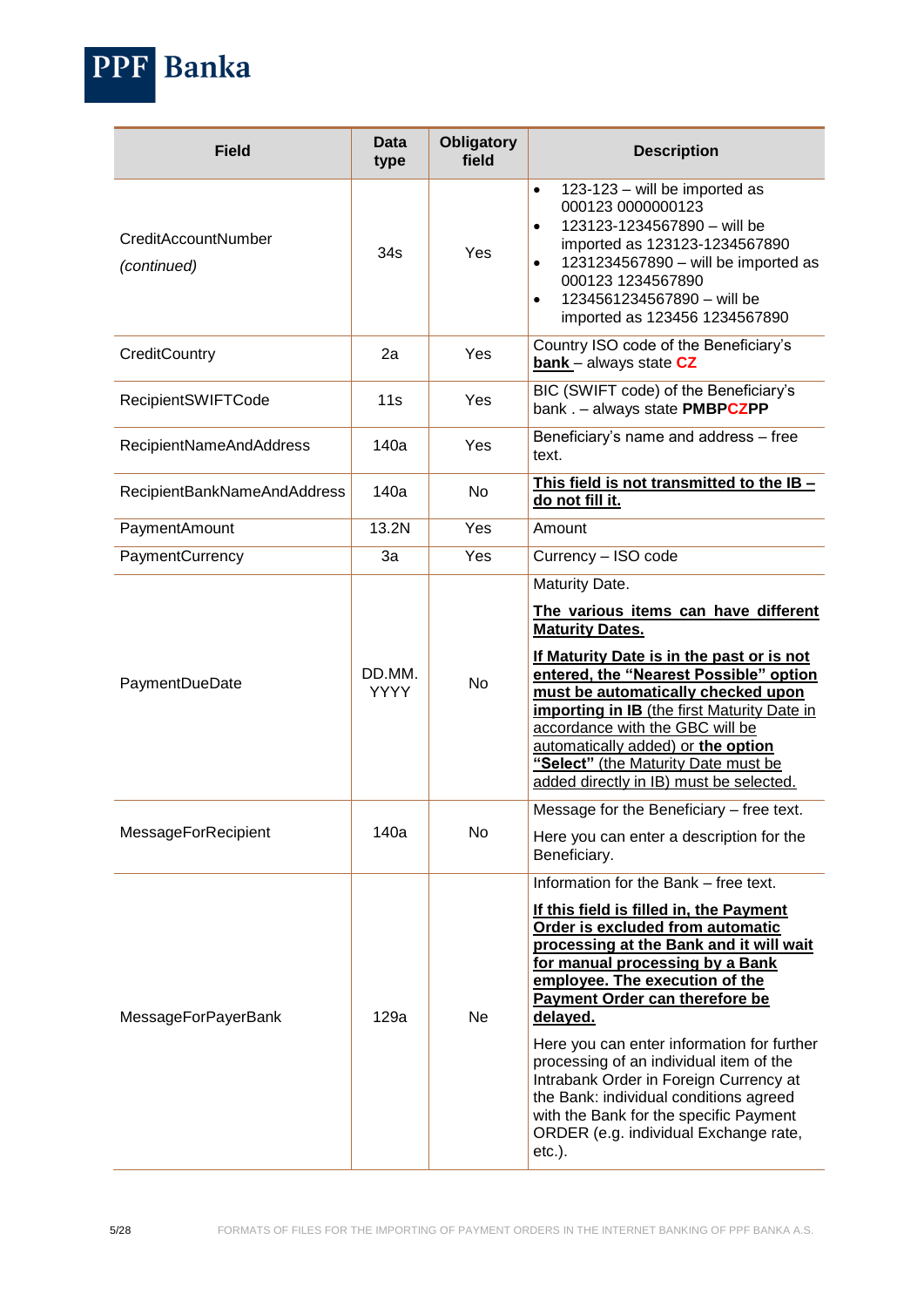

| <b>Field</b>                              | Data<br>type | <b>Obligatory</b><br>field | <b>Description</b>                                                                                                                                                                                                                       |
|-------------------------------------------|--------------|----------------------------|------------------------------------------------------------------------------------------------------------------------------------------------------------------------------------------------------------------------------------------|
| <b>MessageForPayerBank</b><br>(continued) | 129a         | Ne                         | If the field size is insufficient, you can<br>also use the field<br>MessageForPayerBank2 (penultimate file<br>field) for entering the information for the<br>Bank.                                                                       |
| Fees                                      | 3a           | Yes                        | Indication of fee type – always state OUR                                                                                                                                                                                                |
|                                           |              |                            | Information for the Payer - free text.                                                                                                                                                                                                   |
|                                           |              | No                         | Here you can enter a description of the<br>Intrabank Order in Foreign Currency item<br>for your needs.                                                                                                                                   |
| Description                               | 70a          |                            | You can import 140 characters, but only<br>the first 50 characters are transferred into<br>IB - it will appear in the Intrabank Order<br>in Foreign Currency and in the payment<br>detail in IB and in the Payer's account<br>statement. |
|                                           |              |                            | The Beneficiary will not see this<br>information.                                                                                                                                                                                        |
|                                           |              |                            | The comma cannot be used in any<br>text.                                                                                                                                                                                                 |
| RecipientAccountName                      | 30a          | No                         | This field is not transmitted to the $IB - do$<br>not fill it.                                                                                                                                                                           |
| MessageForPayerBank2                      | 66a          | <b>No</b>                  | This field is not transmitted to the $IB - do$<br>not fill it.                                                                                                                                                                           |
| CorrespondentSWIFTCode                    | 11s          | No                         | Do not fill this field.                                                                                                                                                                                                                  |

#### Example:

*DebitAccountNumberPrefix,DebitAccountNumber,CreditAccountNumber,CreditCountry,RecipientSWIF TCode,RecipientNameAndAddress,RecipientBankNameAndAddress,PaymentAmount,PaymentCurren cy,PaymentDueDate,MessageForRecipient,MessageForPayerBank,Fees,Description,RecipientAccou ntName,MessageForPayerBank2,CorrespondentSWIFTCode*

*19,123456789,9876543210,CZ,PMBPCZPP,Spojené tiskárny a.s. Dolní 15 Liberec,,25124.65,EUR,30.09.2020,Invoice No. 3658/2020,payment with agreed exchange rate 26.542,OUR,,,,*

*,123456789,123-1236547890,CZ,PMBPCZPP,Janko Hrasko U namesti 20 Presov 250 00 Slovakia,,124.65,EUR,30.09.2020,faktura 56/2012 z 15.1.2020,,OUR,,,,*

### <span id="page-5-0"></span>**2.1.3. Structure of the file for Foreign Orders**

#### **!!! ATTENTION !!!**

**Characters that are allowed in the format of MT messages declared by [SWIFT](http://www.swift.com/) can only be entered in a Foreign Order:**

**a b c d e f g h i j k l m n o p q r s t u v w x y z**

**A B C D E F G H I J K L M N O P Q R S T U V W X Y Z**

**0 1 2 3 4 5 6 7 8 9**

**/ - ? : ( ) . , ' +**

**space**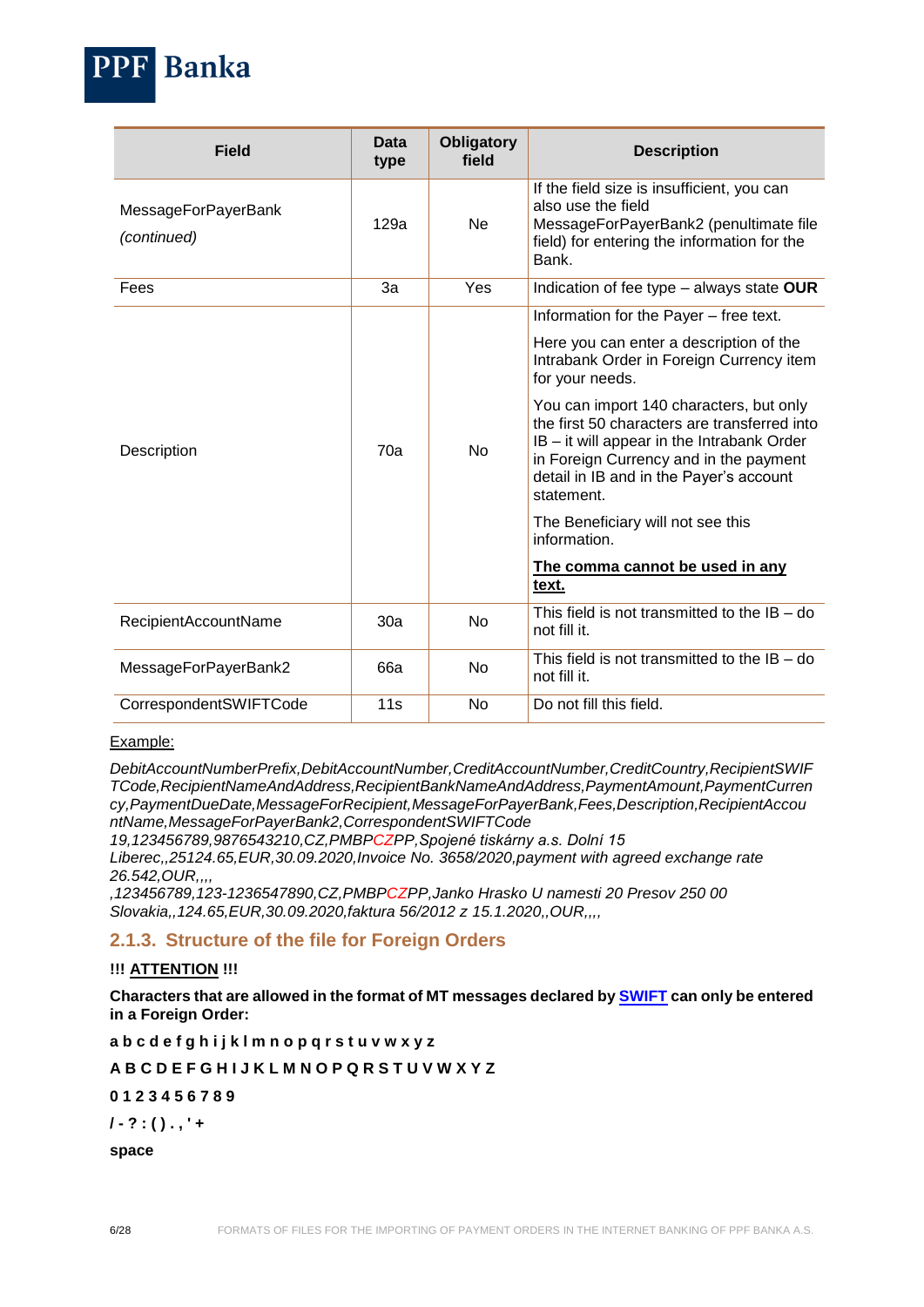

**In the text fields, the comma must not be used** (it serves as a field separator) **and the space, dash or colon must not be typed in the specified positions** (these positions are transmitted to the SWIFT message lines as the first characters and, according to the standards for the SWIFT message, they cannot be given in the first position of the line).

If an Intrabank Order in Foreign Currency or a SEPA Order is submitted in the file, it will be impossible to import the file.

| <b>Field</b>                | Data type  | <b>Obligatory</b><br>field | <b>Description</b>                                                                                                                                                                                                                                                                                                                                                                                                 |
|-----------------------------|------------|----------------------------|--------------------------------------------------------------------------------------------------------------------------------------------------------------------------------------------------------------------------------------------------------------------------------------------------------------------------------------------------------------------------------------------------------------------|
| DebitAccountNumberPrefix    | 6n         | No                         | Prefix of your account number (the<br>Payer's Account) – in case it is part of<br>the Account number.                                                                                                                                                                                                                                                                                                              |
| <b>DebitAccountNumber</b>   | 10n        | Yes                        | Your account number (the Payer's<br>Account).                                                                                                                                                                                                                                                                                                                                                                      |
| CreditAccountNumber         | 34s        | Yes                        | Beneficiary's Account.                                                                                                                                                                                                                                                                                                                                                                                             |
| CreditCountry               | 2a         | Yes                        | Country ISO code of the Beneficiary's<br>bank (not the Beneficiary's country<br>- the Beneficiary's country can<br>differ from the country of the<br>Beneficiary's bank). It must match<br>positions 5 and 6 of the BIC<br>(SWIFT) of the Beneficiary's bank<br>(example: BIC: PMBPCZPP, country<br>$code: CZ$ ).                                                                                                  |
| <b>RecipientSWIFTCode</b>   | 11s        | Yes                        | BIC (SWIFT) code of Beneficiary's<br>bank.                                                                                                                                                                                                                                                                                                                                                                         |
| RecipientNameandAddress     | 140a       | Yes                        | Beneficiary's name and address -<br>free text.<br>It is transferred to the SWIFT<br>message as 4 lines containing 35<br>characters, we recommend taking this<br>into consideration when filling in the<br>data. Space, dash or colon must<br>not be given in the 1 <sup>st</sup> , the 36 <sup>th</sup> , the<br>71 <sup>st</sup> and the 106 <sup>th</sup> positions and the<br>comma cannot be used in any text. |
| RecipientBankNameandAddress | 140a       | <b>No</b>                  | This field is not transmitted to the<br>IB - do not fill it.                                                                                                                                                                                                                                                                                                                                                       |
| PaymentAmount               | 13.2N      | Yes                        | Amount.                                                                                                                                                                                                                                                                                                                                                                                                            |
| PaymentCurrency             | 3a         | Yes                        | Currency - ISO code.                                                                                                                                                                                                                                                                                                                                                                                               |
| PaymentDueDate              | DD.MM.YYYY | No                         | Maturity Date.<br>The various items can have<br>different Maturity Dates.<br>If the Maturity Date is in the past or<br>is not entered, the "Nearest<br>Possible" option must be<br>automatically checked upon<br><b>importing in IB</b> (the first Maturity<br>Date in accordance with the GBC will<br>be automatically added) or the<br>option "Select" (the Maturity Date                                        |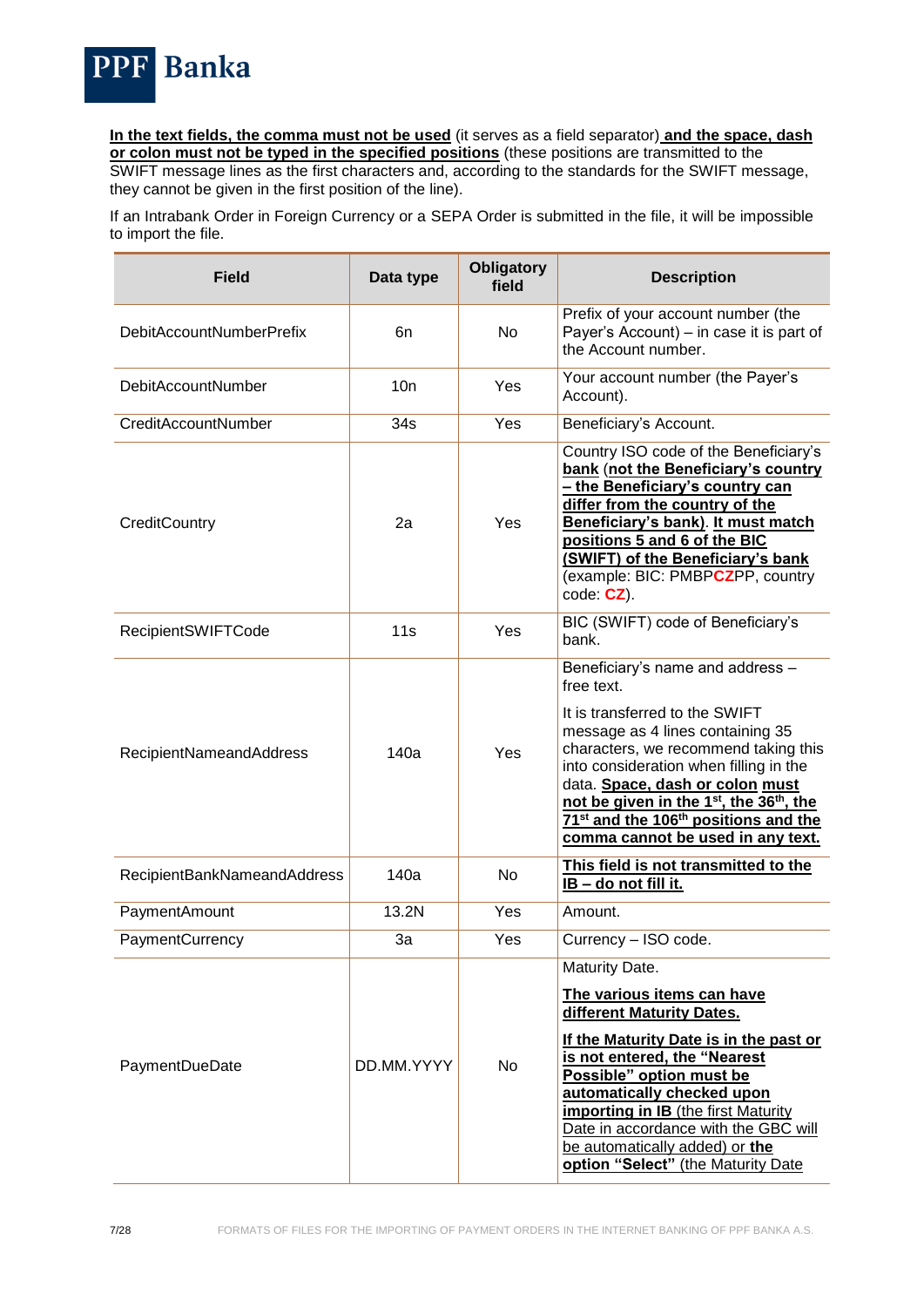

| <b>Field</b>                  | Data type  | <b>Obligatory</b><br>field | <b>Description</b>                                                                                                                                                                                                                                                                                                                                                                                                                                                                          |
|-------------------------------|------------|----------------------------|---------------------------------------------------------------------------------------------------------------------------------------------------------------------------------------------------------------------------------------------------------------------------------------------------------------------------------------------------------------------------------------------------------------------------------------------------------------------------------------------|
| PaymentDueDate<br>(continued) | DD.MM.YYYY | No.                        | must be added directly in IB) must be<br>selected.                                                                                                                                                                                                                                                                                                                                                                                                                                          |
|                               |            |                            | Message for the Beneficiary - free<br>text.                                                                                                                                                                                                                                                                                                                                                                                                                                                 |
|                               |            |                            | Here you can enter the purpose of the<br>payment for the Beneficiary's needs.                                                                                                                                                                                                                                                                                                                                                                                                               |
| MessageForRecipient           | 140a       | No                         | It is transferred to the SWIFT<br>message as 4 lines containing 35<br>characters, we recommend taking this<br>into consideration when filling in the<br>data.                                                                                                                                                                                                                                                                                                                               |
|                               |            |                            | Space, dash or colon must not be<br>given in the 1 <sup>st</sup> , the 36 <sup>th</sup> , the 71 <sup>st</sup><br>and the 106 <sup>th</sup> positions and the<br>comma cannot be used in any text.                                                                                                                                                                                                                                                                                          |
|                               |            |                            | Information for the Bank – free text.                                                                                                                                                                                                                                                                                                                                                                                                                                                       |
|                               | 129a       |                            | If this field is filled in, the Payment<br>Order is excluded from automatic<br>processing at the Bank and it will<br>wait for manual processing by a<br><b>Bank employee. The execution of</b><br>the Payment Order can therefore<br>be delayed.<br>Here you can enter individual<br>requests for processing of an                                                                                                                                                                          |
| MessageForPayerBank           |            | No                         | individual item of the Foreign Order at<br>the Bank:<br>individual conditions agreed with<br>1)<br>the Bank for the specific Payment<br>Order (e.g. individual exchange<br>rate, agreed value date, express<br>sending of the payment, etc.), or<br>additional information for the<br>2)<br>payment instruction, or<br>specific requests for transfers<br>3)<br>in some currencies - see the<br>Website, under the section<br><b>Important documents, Product</b><br>information, Payments. |
|                               |            |                            | It is transferred to the SWIFT<br>message as 4 lines $-$ the 1 <sup>st</sup> line<br>containing 30 characters, from the 2 <sup>nd</sup><br>to the 4 <sup>th</sup> lines containing 33<br>characters, we recommend taking this<br>into consideration when filling in the<br>data.<br>Space, dash or colon must not be<br>given on the 1 <sup>st</sup> , the 31 <sup>st</sup> , the 64 <sup>th</sup><br>and the 97 <sup>th</sup> positions and the<br>comma cannot be used in any text.       |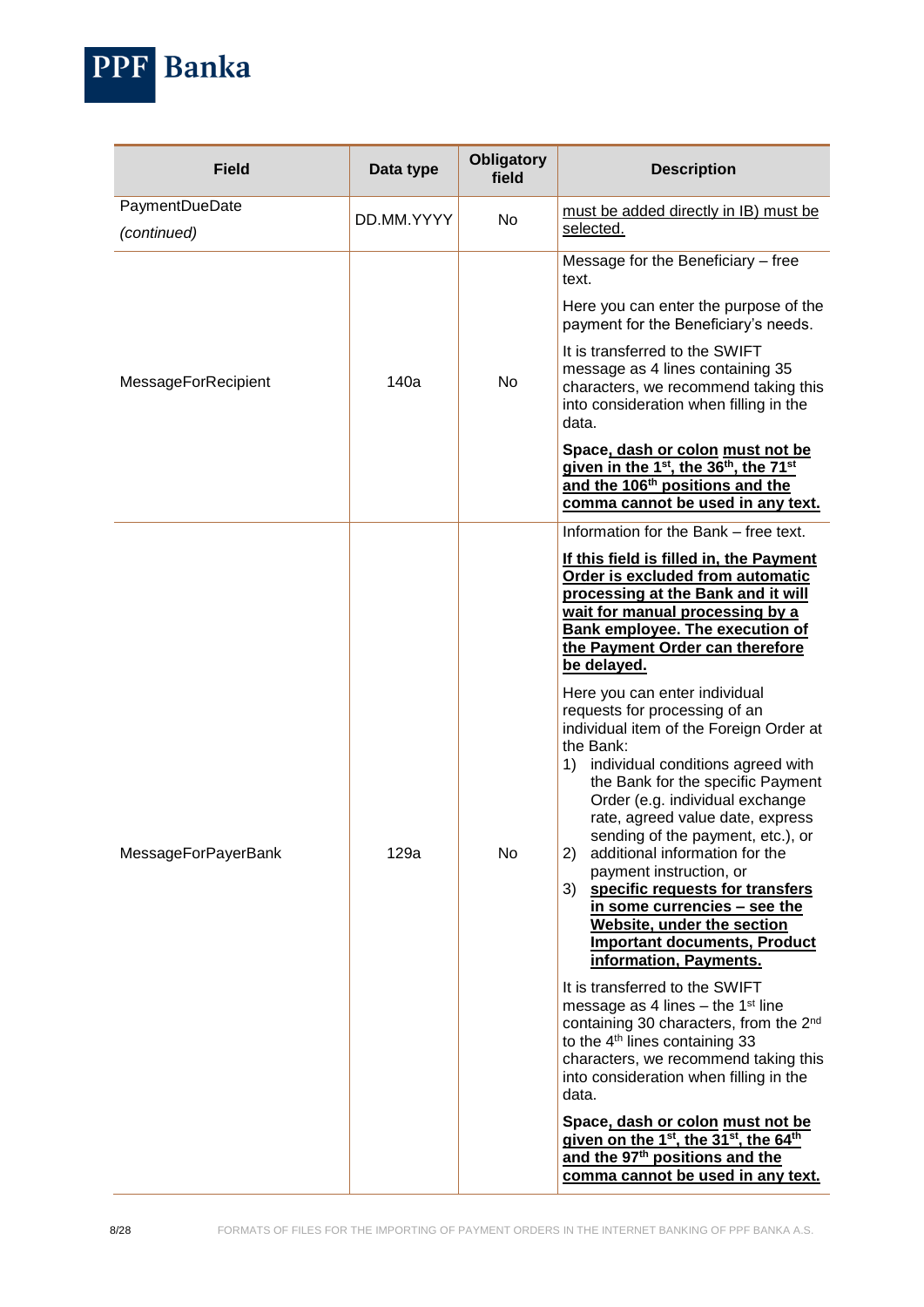

| <b>Field</b>                              | Data type | <b>Obligatory</b><br>field | <b>Description</b>                                                                                                                                                                                                                                                                                                                              |
|-------------------------------------------|-----------|----------------------------|-------------------------------------------------------------------------------------------------------------------------------------------------------------------------------------------------------------------------------------------------------------------------------------------------------------------------------------------------|
| <b>MessageForPayerBank</b><br>(continued) | 129a      | <b>No</b>                  | If the field size is insufficient, you can<br>also use the field<br>MessageForPayerBank2 (penultimate<br>file field) for entering the information<br>for the Bank.                                                                                                                                                                              |
| Fees                                      | За        | Yes                        | Indication of fee type (OUR, SHA).                                                                                                                                                                                                                                                                                                              |
| Description                               | 70a       | <b>No</b>                  | Information for the Payer - free text.<br>Here you can enter a description of<br>the Foreign Order item for your<br>needs.<br>It will only appear in the Foreign<br>Order and in payment detail in IB and<br>in the Payer's account statement.<br>The Beneficiary will not see this<br>information.<br>The comma cannot be used in any<br>text. |
| RecipientAccountName                      | 30a       | <b>No</b>                  | This field is not transmitted to the $IB -$<br>do not fill it.                                                                                                                                                                                                                                                                                  |
| MessageForPayerBank2                      | 66a       | <b>No</b>                  | This field is not transmitted to the $IB -$<br>do not fill it.                                                                                                                                                                                                                                                                                  |
| CorrespondentSWIFTCode                    | 11s       | No                         | BIC (SWIFT code) of correspondent<br>bank. State this information only if<br>you want to send (trace) the Payment<br>Order to the Beneficiary's bank<br>through a specific bank. We<br>recommend filling in this data for<br>money transfers in a currency other<br>than the legal tender in the<br>Beneficiary's Country's bank.               |

#### Example:

*DebitAccountNumberPrefix,DebitAccountNumber,CreditAccountNumber,CreditCountry,RecipientSWIF TCode,RecipientNameAndAddress,RecipientBankNameAndAddress,PaymentAmount,PaymentCurren cy,PaymentDueDate,MessageForRecipient,MessageForPayerBank,Fees,Description,RecipientAccou ntName,MessageForPayerBank2,CorrespondentSWIFTCode*

*19,123456789,DE87478615189963590000,DE,GENODEM1HWI,Firma GMBH Rathausplatz 15 Berlin D-12345 Germany,,25124.65,EUR,31.01.2012,Invoice No. 3658/2012,expresni platba s dohodnutym kurzem 26.542,SHA,,,,*

*,123456789,SK3302000000000000012351,SK,SUBASKBX,Janko Hrasko U namesti 20 Presov 250 00 Slovakia,,124.65,EUR,01.02.2012,faktura 56/2012 z 15.1.2012,,SHA,,,,*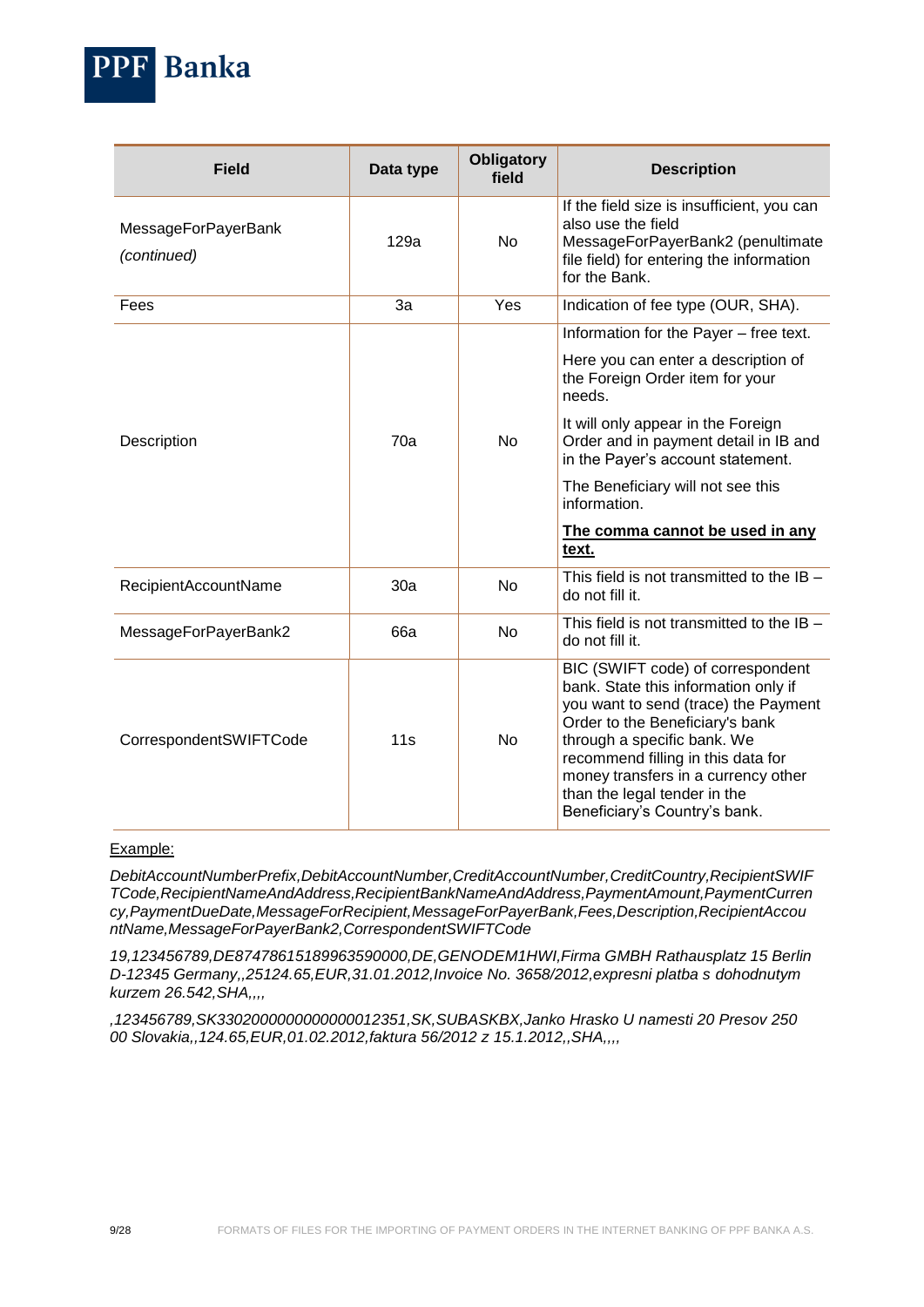

## <span id="page-9-0"></span>**2.2. Gemini 4.1 format**

Specification of the format Gemini 4.1:

- Text file, Format ANSI, CP 1250.
- Fixed length of positions of respective records.
- One line = one payment order.
- The lines are separated by the symbol CR/LF.
- Fields are normally right-aligned, except for:
	- the fields containing alphabetic characters which should be left-aligned Message for the Beneficiary, Information for the Bank, Beneficiary's account number in IBAN format in the case of Foreign Bulk Orders, etc.,
	- Beneficiary's account number for Intrabank Orders in Foreign Currency, left-aligned, – field BIC which could be left-aligned as well as right-aligned.
- Permitted file extensions:
	- txt,
	- csv,
	- p0x, where x can have the following values: 0, 1, 2, 3, 4, 5, 6, 7, 8, 9, a, b, c, d, e, f, g, h, i, j, k, l, m, n, o, p, q, r, s, t, u, w, x, y, z, A, B, C, D, E, F, G, H, I, J, K, L, M, N, O, P, Q, R, S, T, U, W, X, Y, Z.

Explanations:

- digits: numbers only,
- lz: zeros added from the left side are obligatory,
- decpt: to separate decimal places a decimal point/comma must be used in the record,
- opt: optional information, can remain vacant, or not to be filled in if at the end of the line.

#### <span id="page-9-1"></span>**2.2.1. Structure of the file for Domestic Orders**

#### **!!! ATTENTION !!!**

**Characters that are allowed in the [CERTIS](http://www.cnb.cz/cs/platebni_styk/certis/index.html) System Rules can only be entered in a Domestic Order:**

**a b c d e f g h i j k l m n o p q r s t u v w x y z á ä č ď é ě í ľ ň ó ô ö ř ŕ š ť ú ů ü ý ž**

**A B C D E F G H I J K L M N O P Q R S T U V W X Y Z Á Ä Č Ď É Ě Í Ľ Ň Ó Ô Ö Ř Ŕ Š Ť Ú Ů Ü Ý Ž**

#### **0 1 2 3 4 5 6 7 8 9**

#### **/ - ? : ( ) . , ' + ! " # \$ % & \* ; < = > @ [ \ ] ^ ` { | } ~ § \_**

#### **space**

| <b>Position</b> | Length | <b>Format</b>          | <b>Field Description</b>                                                                 |
|-----------------|--------|------------------------|------------------------------------------------------------------------------------------|
|                 | 6      | digits, Iz,            | Serial number of the line.                                                               |
|                 | 2      | 11                     | Message type – always indicate the value "11".                                           |
| 9               | 6      | YYMMDD, opt,<br>digits | Date of creating the file $-$ if stated, must be identical for all items<br>in the file. |
| 15              | 4      | digits, Iz             | Bank's code – always indicate the value "6000".                                          |
| 19              | 3      |                        | THESE POSITIONS ARE NOT USED, state 3 spaces here.                                       |
| 22              | 4      | digits, Iz             | Beneficiary's bank code.                                                                 |
| 26              | 3      |                        | THESE POSITIONS ARE NOT USED, state 3 spaces here.                                       |
| 29              | 15     | <b>Digits</b>          | Amount in CZK, decimal places are not separated by a comma<br>and must always be stated. |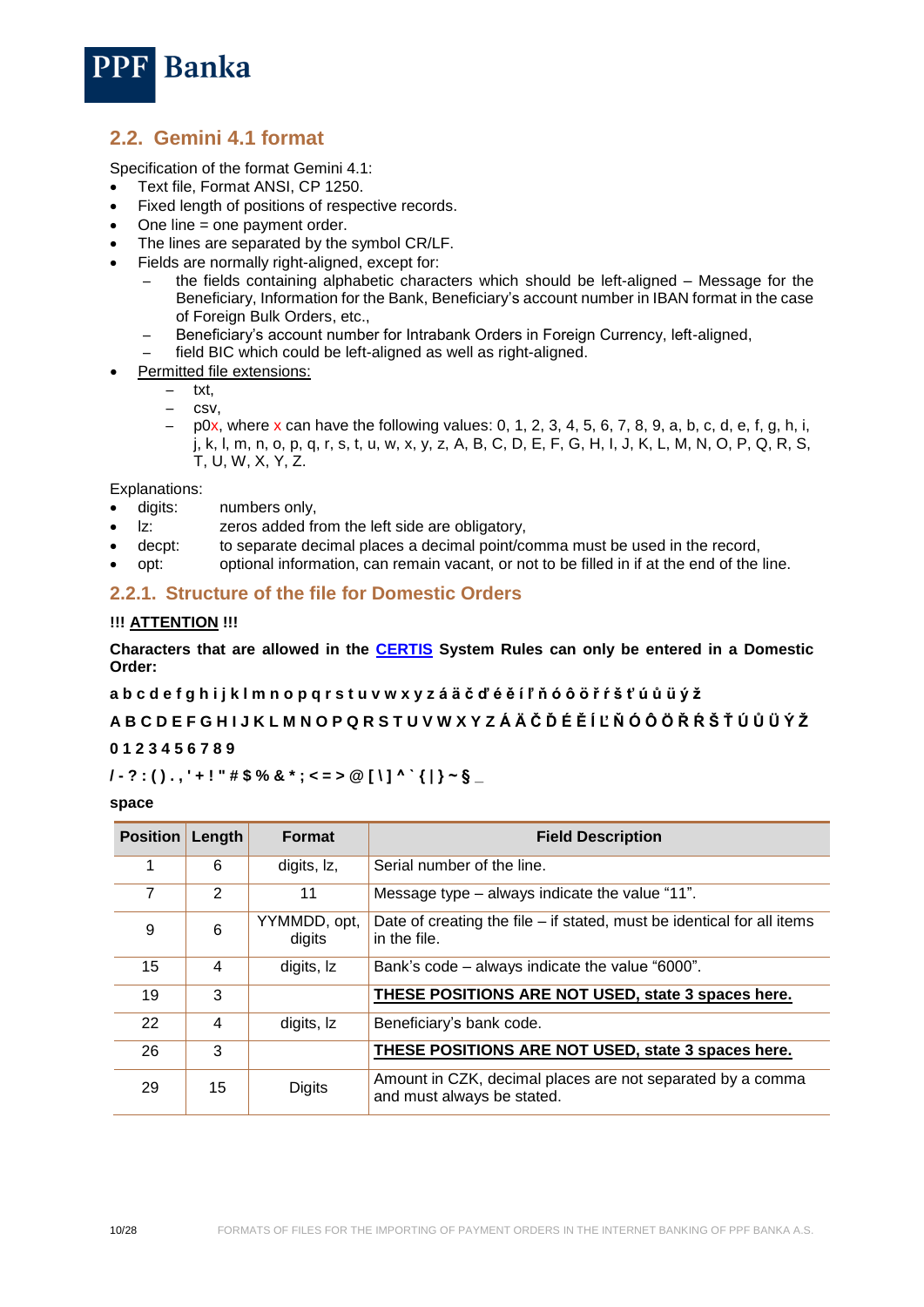| <b>Position</b> | Length     | <b>Format</b>                                                                                                                                                                                              | <b>Field Description</b>                                                                                                                                                                                                                                                                                                    |
|-----------------|------------|------------------------------------------------------------------------------------------------------------------------------------------------------------------------------------------------------------|-----------------------------------------------------------------------------------------------------------------------------------------------------------------------------------------------------------------------------------------------------------------------------------------------------------------------------|
|                 |            |                                                                                                                                                                                                            | Maturity Date.                                                                                                                                                                                                                                                                                                              |
|                 |            |                                                                                                                                                                                                            | The various items can have different Maturity Dates.                                                                                                                                                                                                                                                                        |
| 4               | 6          | YYMMDD,<br>opt, digits                                                                                                                                                                                     | If the Maturity Date is in the past or not entered, the "Nearest<br>Possible" option must be automatically checked upon<br>importing in IB (the first Maturity Date in accordance with the<br>GBC will be automatically added) or the option "Select" (the<br>Maturity Date must be added directly in IB) must be selected. |
| 50              | 10         | digits, lz, opt                                                                                                                                                                                            | Constant Symbol.                                                                                                                                                                                                                                                                                                            |
| 60              | 10         | digits, lz, opt                                                                                                                                                                                            | Credit Variable Symbol.                                                                                                                                                                                                                                                                                                     |
| 70              | 10         | digits, Iz, opt                                                                                                                                                                                            | Credit Specific Symbol.                                                                                                                                                                                                                                                                                                     |
| 80              | 6          | digits, Iz                                                                                                                                                                                                 | Prefix of your account number (the Payer's Account) - state<br>zeroes here if your account does not contain prefix.                                                                                                                                                                                                         |
| 86              | 10         | digits, Iz                                                                                                                                                                                                 | Your account number (the Payer's Account).                                                                                                                                                                                                                                                                                  |
| 96              | 6          | digits, Iz                                                                                                                                                                                                 | Beneficiary's account number prefix.                                                                                                                                                                                                                                                                                        |
| 102             | 10         | digits, Iz                                                                                                                                                                                                 | Beneficiary's account number.                                                                                                                                                                                                                                                                                               |
| 112             | 140        | opt                                                                                                                                                                                                        | Message for Beneficiary - free text.<br>Here you can enter a description for the Beneficiary - this<br>information will also appear in the Payer's account statement.                                                                                                                                                       |
| 252             | 20         | opt                                                                                                                                                                                                        | Your account name (the Payer's Account).                                                                                                                                                                                                                                                                                    |
| 272             | 20         | opt                                                                                                                                                                                                        | Beneficiary's account name.                                                                                                                                                                                                                                                                                                 |
| 292             | 10         | digits, lz, opt                                                                                                                                                                                            | Debit Variable Symbol - provide only if it differs from the "Credit<br>Variable Symbol".                                                                                                                                                                                                                                    |
| 302             | 10         | digits, lz, opt                                                                                                                                                                                            | Debit Specific Symbol - provide only if it differs from the "Credit"<br>Specific Symbol".                                                                                                                                                                                                                                   |
|                 |            |                                                                                                                                                                                                            | Information for Payer - free text.                                                                                                                                                                                                                                                                                          |
|                 | 140<br>opt |                                                                                                                                                                                                            | Here you can enter a description of the Domestic Order item for<br>your needs.                                                                                                                                                                                                                                              |
| 312             |            | You can import 140 characters, but only the first 50 characters are<br>transferred into IB - it will appear in the Domestic Order and in the<br>payment detail in IB and in the Payer's account statement. |                                                                                                                                                                                                                                                                                                                             |
|                 |            |                                                                                                                                                                                                            | The Beneficiary will not see this information.                                                                                                                                                                                                                                                                              |

Example (spaces in the text are indicated by dots):

*000001111208026000···6000···000000000015918······000000030800007802830000050000······285 97312390000004086318984fa 261/05*

*000002111208026000···6000···000000000244930······000000030800007802830000060000······285 97312390000004086318984fa 262/05*

*000003111208026000···6000···000000000634600······000000000830800000991380000000······285 97312390000004086318984fa 171/05*

*000004111208026000···6000···000000000634600······000000000830800000991380000000······285 97312390000004086318984fa 172/05* 

**PPF** Banka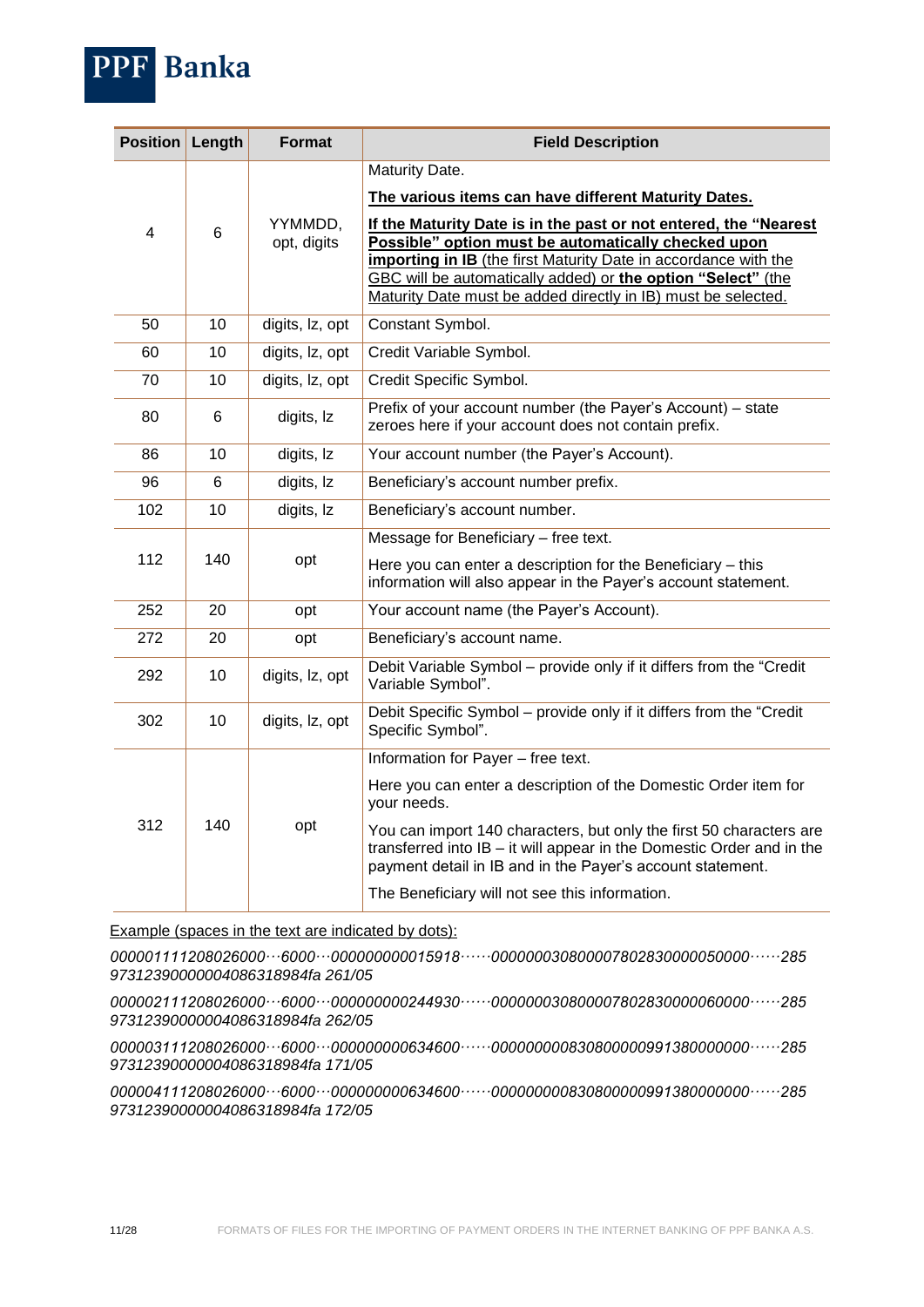

## <span id="page-11-0"></span>**2.2.2. Structure of the file for Domestic Direct Debit Orders**

#### **!!! ATTENTION !!!**

**Characters that are allowed in the [CERTIS](http://www.cnb.cz/cs/platebni_styk/certis/index.html) System Rules can only be entered in a Domestic Direct Debit Order:**

**a b c d e f g h i j k l m n o p q r s t u v w x y z á ä č ď é ě í ľ ň ó ô ö ř ŕ š ť ú ů ü ý ž**

**A B C D E F G H I J K L M N O P Q R S T U V W X Y Z Á Ä Č Ď É Ě Í Ľ Ň Ó Ô Ö Ř Ŕ Š Ť Ú Ů Ü Ý Ž**

#### **0 1 2 3 4 5 6 7 8 9**

## **/ - ? : ( ) . , ' + ! " # \$ % & \* ; < = > @ [ \ ] ^ ` { | } ~ § \_**

#### **Space**

| <b>Position</b> | Length         | Format                 | <b>Field Description</b>                                                                                                                                                                                                                                                                                                       |
|-----------------|----------------|------------------------|--------------------------------------------------------------------------------------------------------------------------------------------------------------------------------------------------------------------------------------------------------------------------------------------------------------------------------|
| 1               | 6              | digits, Iz, opt        | Serial number of the line.                                                                                                                                                                                                                                                                                                     |
| 7               | $\overline{2}$ | 32, opt                | Message type - always indicate the value "32".                                                                                                                                                                                                                                                                                 |
| 9               | $6\phantom{1}$ | YYMMDD, opt,<br>digits | Date of creating the file - if stated, must be identical for all<br>items in the file.                                                                                                                                                                                                                                         |
| 15              | 4              | digits, Iz             | Bank's code - always indicate the value "6000".                                                                                                                                                                                                                                                                                |
| 19              | 3              |                        | THESE POSITIONS ARE NOT USED, state 3 spaces here.                                                                                                                                                                                                                                                                             |
| 22              | $\overline{4}$ | digits, Iz             | Payer's bank code (debited account).                                                                                                                                                                                                                                                                                           |
| 26              | 3              |                        | THESE POSITIONS ARE NOT USED, state 3 spaces here.                                                                                                                                                                                                                                                                             |
| 29              | 15             | digits                 | Amount in CZK, decimal places are not separated by a comma<br>and must always be stated.                                                                                                                                                                                                                                       |
|                 |                |                        | Maturity Date - date on which the payment must be debited<br>from the Payer's account.                                                                                                                                                                                                                                         |
| 44              |                | YYMMDD, opt,           | The various items can have different Maturity Dates.<br>However, the Maturity Date may not be in the past or may<br>not be more than 30 calendar days forward.                                                                                                                                                                 |
|                 | 6              | digits                 | If the Maturity Date is in the past or not entered, the<br>"Nearest Possible" option must be automatically checked<br>upon importing in IB (the first Maturity Date in accordance<br>with the GBC will be automatically added) or the option<br>"Select" (the Maturity Date must be added directly in IB) must<br>be selected. |
| 50              | 10             | digits, lz, opt        | Constant Symbol.                                                                                                                                                                                                                                                                                                               |
| 60              | 10             | digits, Iz, opt        | Debit Variable Symbol.                                                                                                                                                                                                                                                                                                         |
| 70              | 10             | digits, Iz, opt        | Debit Specific Symbol.                                                                                                                                                                                                                                                                                                         |
| 80              | 6              | digits, Iz             | Prefix of your account number (the Beneficiary's Account) -<br>state zeroes here if your account does not contain prefix.                                                                                                                                                                                                      |
| 86              | 10             | digits, Iz             | Your account number (the Beneficiary's Account).                                                                                                                                                                                                                                                                               |
| 96              | 6              | digits, Iz             | Payer's (debit) account number prefix.                                                                                                                                                                                                                                                                                         |
| 102             | 10             | digits, Iz             | Payer's (debit) account number.                                                                                                                                                                                                                                                                                                |
| 112             | 140            | opt                    | Message for Payer - free text.<br>Here you can enter a description of Domestic Direct Debit<br>Order for your needs.                                                                                                                                                                                                           |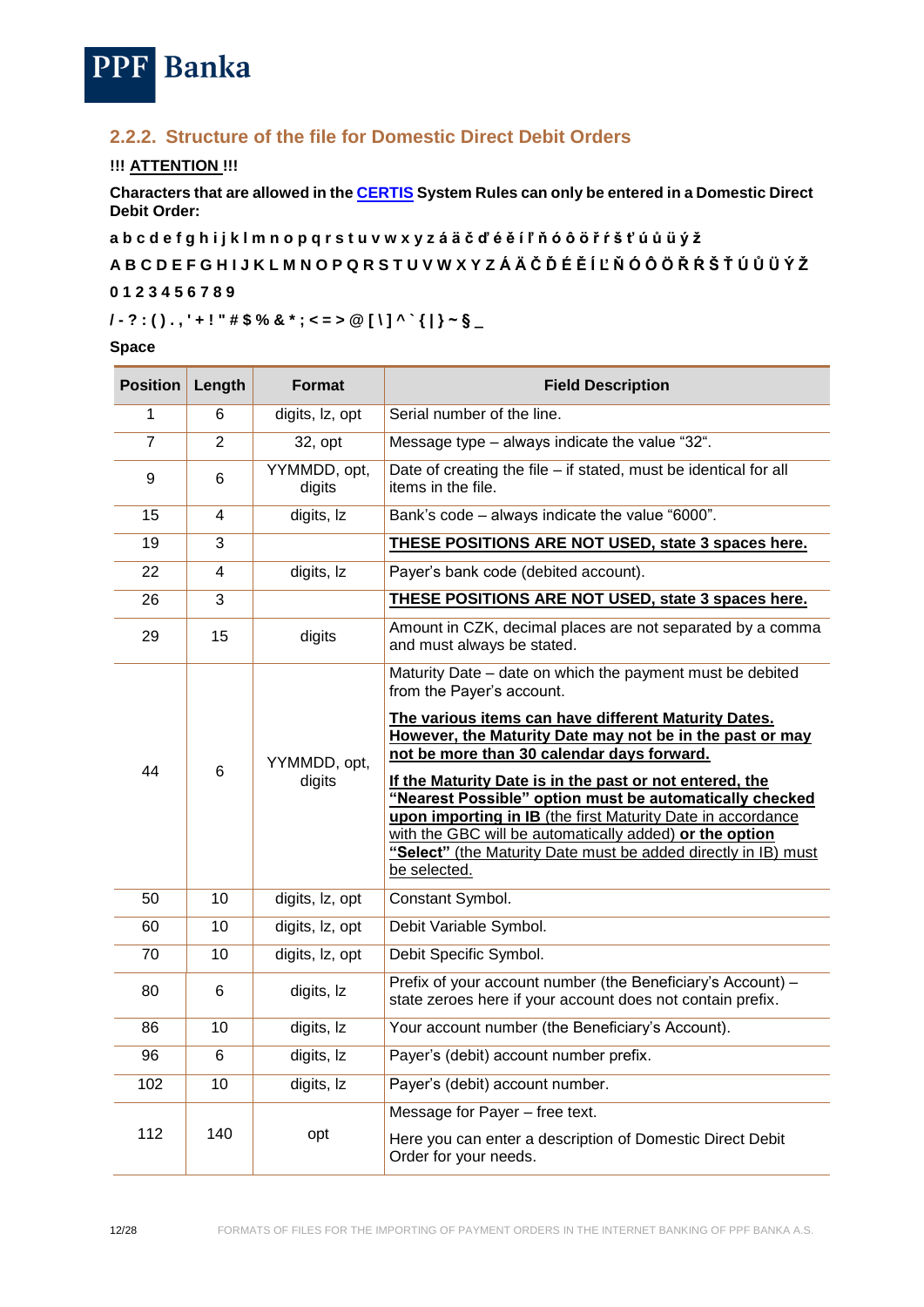

| <b>Position</b> | Length | <b>Format</b>   | <b>Field Description</b>                                                                                                                                                                                                                                                     |
|-----------------|--------|-----------------|------------------------------------------------------------------------------------------------------------------------------------------------------------------------------------------------------------------------------------------------------------------------------|
| 112<br>(cont.)  | 140    | opt             | You can import 140 characters, but only the first 50 characters<br>are transferred into $IB - it$ will only appear in the Domestic<br>Direct Debit Order in IB, the data is not transmitted anywhere.                                                                        |
| 252             | 20     | opt             | Your account name (the Beneficiary's Account).                                                                                                                                                                                                                               |
| 272             | 20     | opt             | Payer's (debit) account name.                                                                                                                                                                                                                                                |
| 292             | 10     | digits, Iz, opt | Credit Variable Symbol - provide only if it differs from the<br>"Debit Variable Symbol".                                                                                                                                                                                     |
| 302             | 10     | digits, Iz, opt | Credit Specific Symbol - provide only if it differs from the "Debit<br>Specific Symbol".                                                                                                                                                                                     |
| 312             | 140    | opt             | Information for Beneficiary – free text.<br>Here you can enter a description of the Domestic Bulk Direct<br>Debit Order item for your needs $-$ it will appear in the<br>payment detail in IB; it will not appear in the Payer's nor<br>the Beneficiary's account statement. |

Example (spaces in the text are indicated by dots):

*000001321410106000···6000···000000000015918······000000030800007802830000050000······285 97312390000004086318984fa 261/05*

*000002321410106000···6000···000000000244930······000000030800007802830000060000······285 97312390000004086318984fa 262/05*

*000003321410106000···6000···000000000634600······000000000830800000991380000000······285 97312390000004086318984fa 171/05*

*000004321410106000···6000···000000000634600······000000000830800000991380000000······285 97312390000004086318984fa 172/05* 

### <span id="page-12-0"></span>**2.2.3. Structure of the file for Intrabank Orders in Foreign Currency**

#### **!!! ATTENTION !!!**

#### **The following characters can only be entered in an Intrabank Order in Foreign Currency:**

**a b c d e f g h i j k l m n o p q r s t u v w x y z**

**A B C D E F G H I J K L M N O P Q R S T U V W X Y Z**

#### **0 1 2 3 4 5 6 7 8 9**

**/ - ? : ( ) . , ' +**

#### **Space**

| <b>Field</b> | Length | <b>Format</b>            | <b>Field description</b>                                                                 |
|--------------|--------|--------------------------|------------------------------------------------------------------------------------------|
|              | 3      | INT, opt                 | Always state the value "INT" which identifies an international<br>payment.               |
| 4            | 6      | digits, Iz, opt          | Serial number of the line.                                                               |
| 10           | 8      | YYYYMMDD,<br>opt, digits | Date of creating the file $-$ if stated, must be identical for all items in<br>the file. |
| 18           | 140    |                          | THESE POSITIONS ARE NOT USED, state 140 spaces.                                          |
| 158          | 35     |                          | Beneficiary's account name.                                                              |
| 193          | 105    |                          | THESE POSITIONS ARE NOT USED, state 105 spaces.                                          |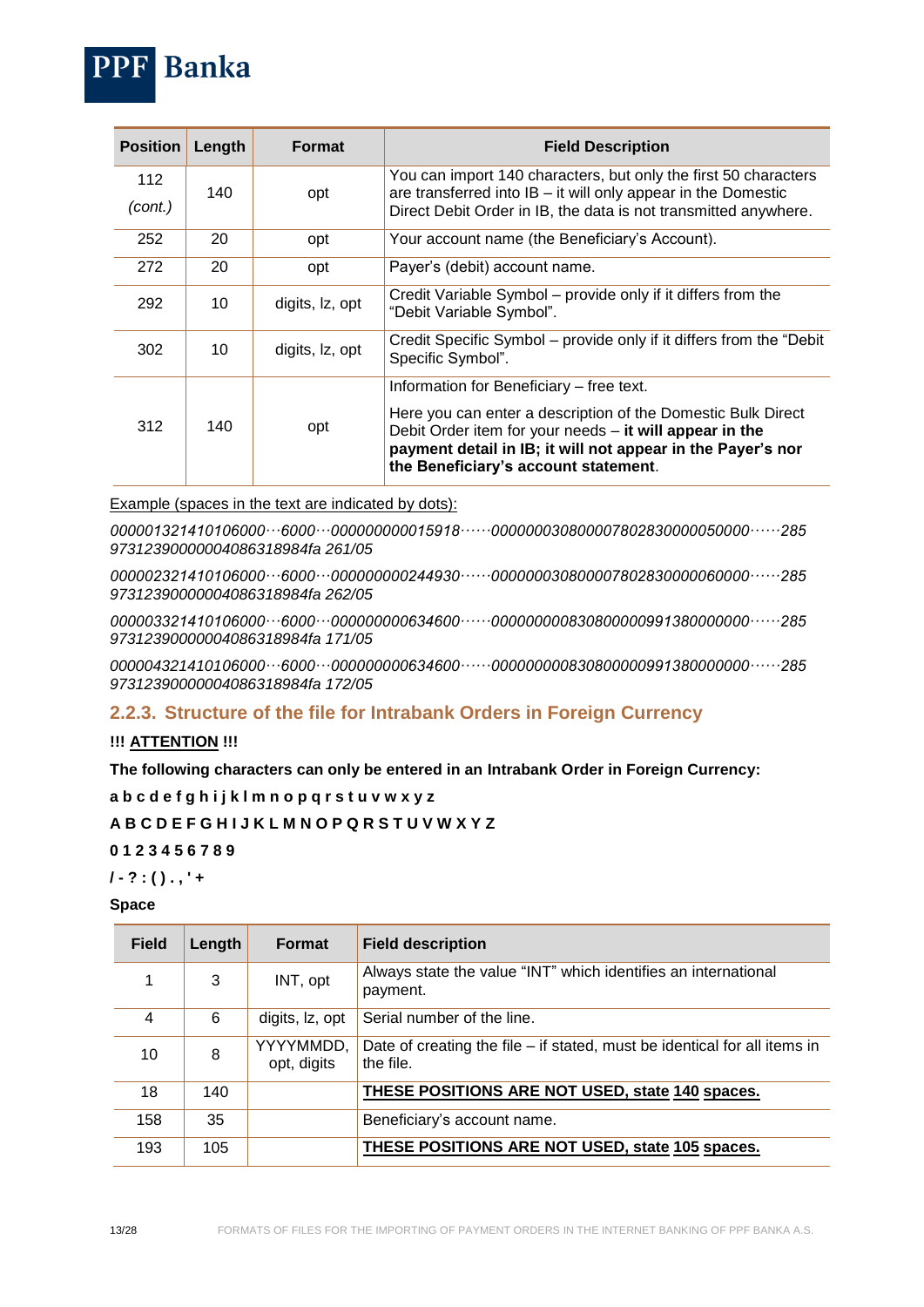

| <b>Field</b> | Length         | Format                 | <b>Field description</b>                                                                                                                                                                                                                                                                                                       |
|--------------|----------------|------------------------|--------------------------------------------------------------------------------------------------------------------------------------------------------------------------------------------------------------------------------------------------------------------------------------------------------------------------------|
| 298          | 16             | digits, Iz,<br>decpt   | Amount – if it contains decimal places, they must be separated by<br>a decimal comma or point.                                                                                                                                                                                                                                 |
| 314          | 3              |                        | Currency - ISO code.                                                                                                                                                                                                                                                                                                           |
| 317          | 10             | digits, Iz             | Your account number (the Payer's Account).                                                                                                                                                                                                                                                                                     |
|              |                |                        | Beneficiary's account number.                                                                                                                                                                                                                                                                                                  |
|              |                |                        | It can be stated in the Czech national format or in the IBAN format<br>- it will always be converted to the NNNNNNN NNNNNNNNNNN<br>format.<br>Supported formats:                                                                                                                                                               |
| 327          | 34             |                        | 123 123 - will be imported as 000123 0000000123<br>$\bullet$<br>123123 1234567890 - will be imported as 123123<br>$\bullet$                                                                                                                                                                                                    |
|              |                |                        | 1234567890<br>CZ6000000000191234567890 - will be imported as 000019<br>$\bullet$                                                                                                                                                                                                                                               |
|              |                |                        | 1234567890                                                                                                                                                                                                                                                                                                                     |
|              |                |                        | 123-123 - will be imported as 000123 0000000123<br>$\bullet$                                                                                                                                                                                                                                                                   |
|              |                |                        | 123123-1234567890 - will be imported as 123123-<br>$\bullet$<br>1234567890                                                                                                                                                                                                                                                     |
|              |                |                        | 1231234567890 - will be imported as 000123 1234567890<br>$\bullet$                                                                                                                                                                                                                                                             |
|              |                |                        | 1234561234567890 - will be imported as 123456 1234567890<br>$\bullet$                                                                                                                                                                                                                                                          |
| 361          | 3              | <b>OUR</b>             | Indication of fee type - always state OUR                                                                                                                                                                                                                                                                                      |
| 364          | 3              |                        | <b>THESE POSITIONS ARE NOT USED, state 3 spaces.</b>                                                                                                                                                                                                                                                                           |
| 367          | $\overline{2}$ |                        | Country ISO code of the Beneficiary's bank: CZ.                                                                                                                                                                                                                                                                                |
| 369          | 140            | opt                    | Message for the Beneficiary - free text.                                                                                                                                                                                                                                                                                       |
|              |                |                        | Here you can enter information for the Beneficiary's needs.                                                                                                                                                                                                                                                                    |
| 509          | 22             |                        | <b>THESE POSITIONS ARE NOT USED, state 22 spaces.</b>                                                                                                                                                                                                                                                                          |
|              |                |                        | Information for the Bank.                                                                                                                                                                                                                                                                                                      |
| 531          | 129            | opt                    | Here you can enter information for the processing of the individual<br>item of an Intrabank Order in Foreign Currency at the Bank:<br>individual conditions agreed with the Bank for the specific Payment<br>Order (e.g. individual exchange rate).                                                                            |
| 660          | 11             |                        | THESE POSITIONS ARE NOT USED, state 11 spaces.                                                                                                                                                                                                                                                                                 |
| 671          | 11             |                        | BIC (SWIFT code) of the Beneficiary's bank.                                                                                                                                                                                                                                                                                    |
|              |                |                        | Always state PMBPCZPP and 3 spaces.                                                                                                                                                                                                                                                                                            |
| 682          | 6              | digits, Iz             | Prefix of your account number (the Payer's Account) – state zeroes<br>here if your account does not contain a prefix.                                                                                                                                                                                                          |
|              |                |                        | Maturity Date.                                                                                                                                                                                                                                                                                                                 |
|              |                |                        | The various items can have different Maturity Dates.                                                                                                                                                                                                                                                                           |
| 688          | 6              | YYMMDD,<br>opt, digits | If the Maturity Date is in the past or is not entered, the<br>"Nearest Possible" option must be automatically checked<br>upon importing in IB (the first Maturity Date in accordance with<br>the GBC will be automatically added) or the option "Select" (the<br>Maturity Date must be added directly in IB) must be selected. |
| 694          | 77             |                        | <b>THESE POSITIONS ARE NOT USED, state 77 spaces.</b>                                                                                                                                                                                                                                                                          |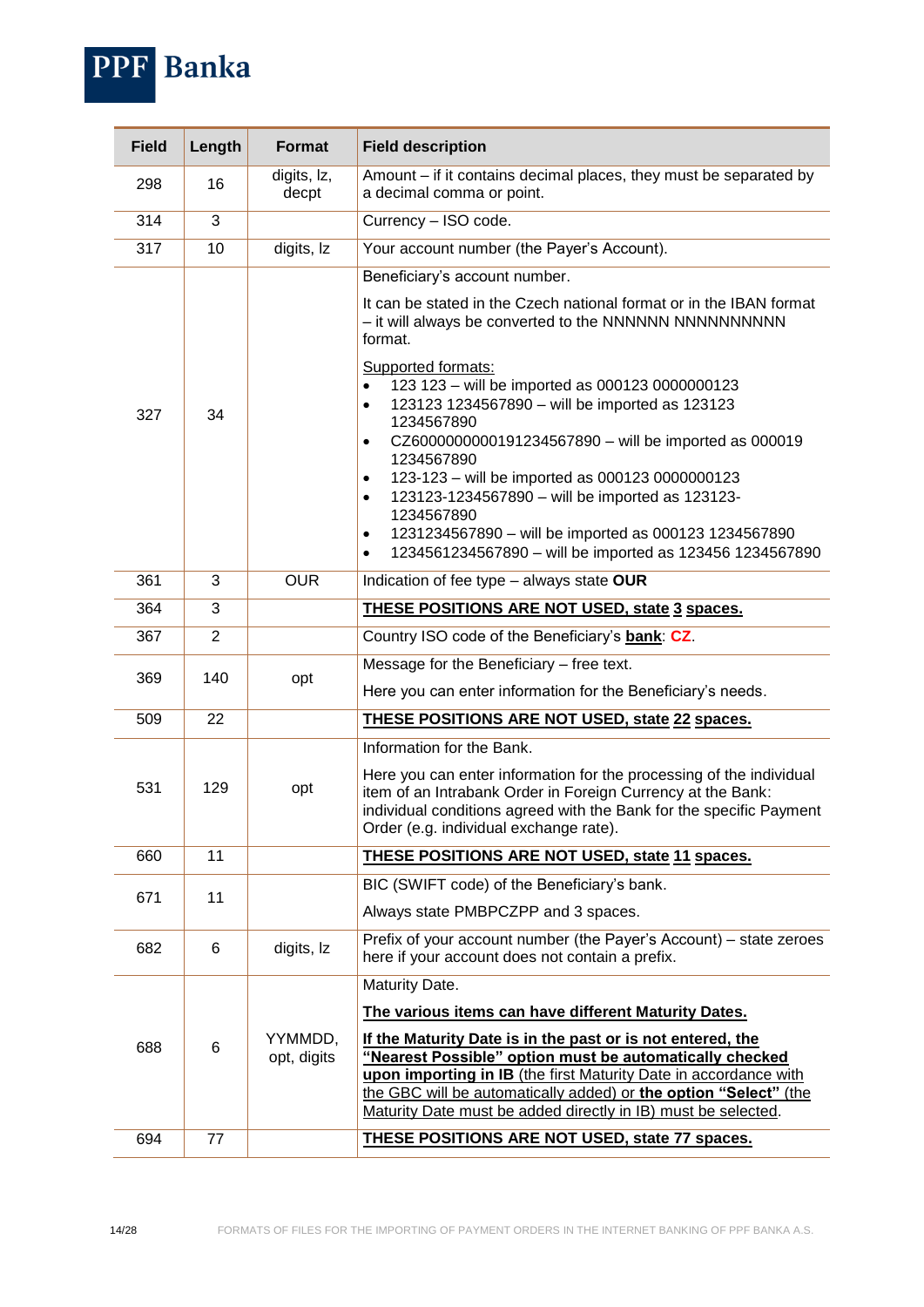

| <b>Field</b> | Length | <b>Format</b> | <b>Field description</b>                                                                                                                                                                                                                                                                                                                              |
|--------------|--------|---------------|-------------------------------------------------------------------------------------------------------------------------------------------------------------------------------------------------------------------------------------------------------------------------------------------------------------------------------------------------------|
| 771          | 70     | opt           | Information for the Payer - free text.<br>Here you can enter a description of the Intrabank Order in Foreign<br>Currency item for your needs.<br>The information will appear in the Intrabank Order in Foreign<br>Currency and in the payment detail in IB and in the Payer's<br>account statement.<br>The Beneficiary will not see this information. |

Example (spaces in the text are indicated by dots):

*INT00000220141010··········································································································· ·································Janko·Hrasko·U·namesti·20·Presov·250·00·Slovakia································ ····························································0000000000124,65EUR2586740304··········SK3302000 000000000012351SHA···SKfaktura·56/2014·z·5.10.2014···························································· ········································································································································ ···············································································PMBASKXXXXX······141013*

## <span id="page-14-0"></span>**2.2.4. Structure of the file for Foreign Orders**

#### **!!! ATTENTION !!!**

**Characters that are allowed in the format of MT messages declared by [SWIFT](http://www.swift.com/) can only be entered in the Foreign Order:**

**a b c d e f g h i j k l m n o p q r s t u v w x y z**

#### **A B C D E F G H I J K L M N O P Q R S T U V W X Y Z**

**0 1 2 3 4 5 6 7 8 9**

**/ - ? : ( ) . , ' +**

#### **space**

**Each part of text field is always transmitted to the SWIFT message as a separate line,** so it is necessary to fill in the data sequentially part by part (i.e. you cannot enter data into the first part and then to the third part). **At the same time, space, dash or colon must not be given in the specified positions** (these positions are transmitted to the SWIFT message lines as the first characters and, according to the standards for the SWIFT message, they cannot be given in the first position of the line).

If an Intrabank Order in Foreign Currency or a SEPA Order is submitted in the file, it will be impossible to import the file.

| <b>Position</b> | Length | <b>Format</b>            | <b>Field Description</b>                                                                                                      |
|-----------------|--------|--------------------------|-------------------------------------------------------------------------------------------------------------------------------|
| 1               | 3      | <b>INT</b>               | Message type – always state the value "INT" indicating foreign<br>payment.                                                    |
| 4               | 6      | digits, Iz               | The line serial number.                                                                                                       |
| 10              | 8      | YYYYMMDD,<br>opt, digits | Date of creating the file $-$ if stated, must be identical for all items<br>in the file.                                      |
| 18              | 140    |                          | THESE POSITIONS ARE NOT USED, state 140 spaces here.                                                                          |
| 158             | 35     |                          | Beneficiary's name and address, the $1st$ part – free text.<br>Space, dash or colon must not be given in the position 158.    |
| 193             | 35     | opt                      | Beneficiary's name and address, the $2^{nd}$ part – free text.<br>Space, dash or colon must not be given in the position 193. |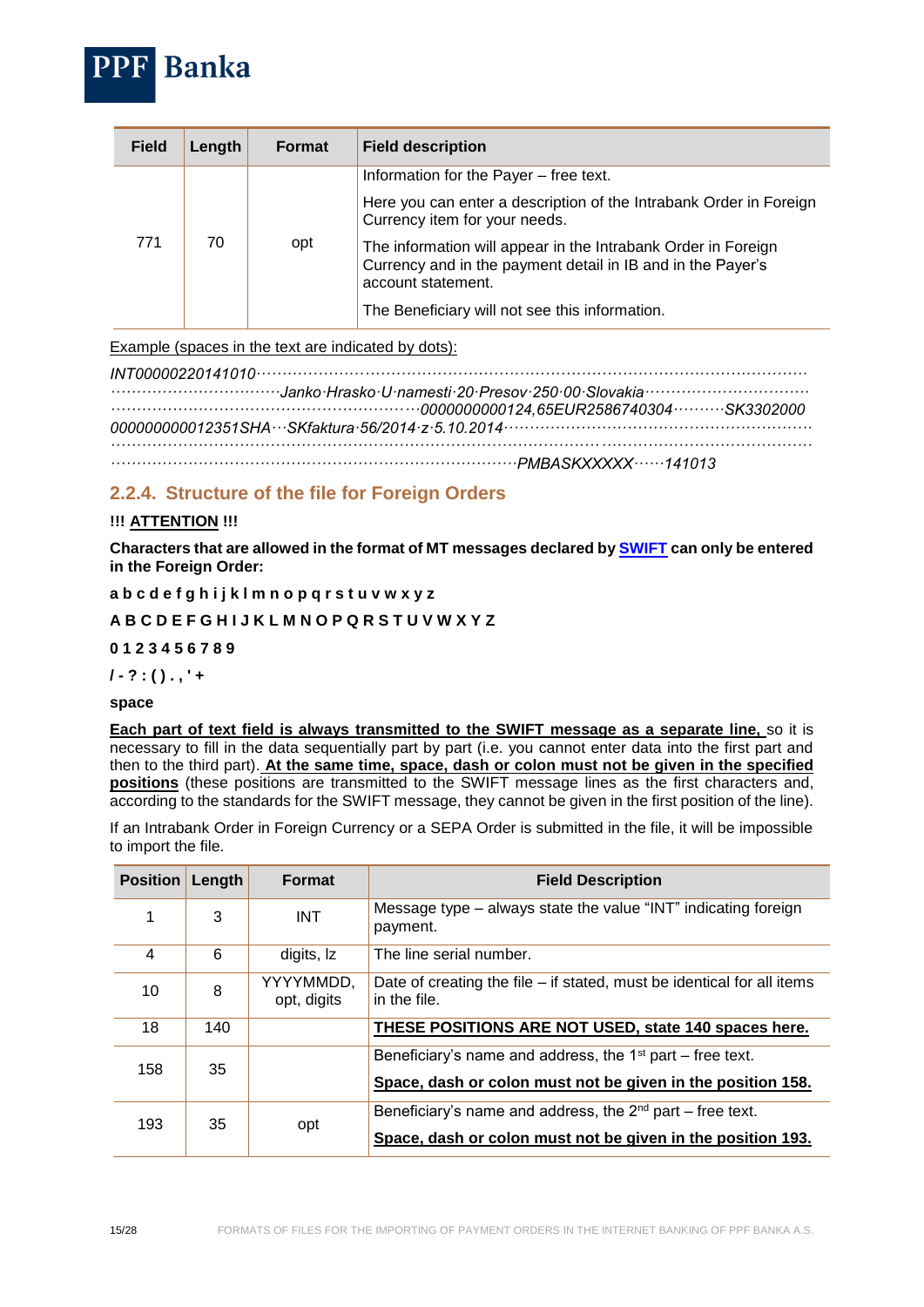| Position | Length         | <b>Format</b>     | <b>Field Description</b>                                                                                                                                                                                                                                                                              |
|----------|----------------|-------------------|-------------------------------------------------------------------------------------------------------------------------------------------------------------------------------------------------------------------------------------------------------------------------------------------------------|
|          |                |                   | Beneficiary's name and address, the $3rd$ part – free text.                                                                                                                                                                                                                                           |
| 228      | 35             | opt               | Space, dash or colon must not be given in the position 228.                                                                                                                                                                                                                                           |
|          | 35             |                   | Beneficiary's name and address, the $4th$ part – free text.                                                                                                                                                                                                                                           |
| 263      |                | opt               | Space, dash or colon must not be given on the position 263.                                                                                                                                                                                                                                           |
| 298      | 16             | digits, Iz, decpt | Amount - if it contains decimal places, they must be separated<br>by a decimal comma or point.                                                                                                                                                                                                        |
| 314      | 3              |                   | Currency - ISO code.                                                                                                                                                                                                                                                                                  |
| 317      | 10             | digits, Iz        | Your account number (the Payer's Account).                                                                                                                                                                                                                                                            |
| 327      | 34             |                   | Beneficiary's account number.                                                                                                                                                                                                                                                                         |
|          |                |                   | Indication of fee type (OUR, SHA).                                                                                                                                                                                                                                                                    |
| 361      | 3              | OUR, SHA          | In the case of other Payment Transactions SHA or OUR fees can<br>be stated.                                                                                                                                                                                                                           |
| 364      | 3              |                   | THESE POSITIONS ARE NOT USED, state 3 spaces here.                                                                                                                                                                                                                                                    |
| 367      | $\overline{2}$ |                   | Country ISO code of Beneficiary's bank (not the Beneficiary's<br>country - the Beneficiary's country can differ from the<br>country of the Beneficiary's bank). It must match positions 5<br>and 6 of the BIC (SWIFT) of the Beneficiary's bank (example:<br>BIC: PMBPCZPP, country code: CZ).        |
|          |                |                   | Message for the Beneficiary, the $1st$ part – free text.                                                                                                                                                                                                                                              |
| 369      | 35             | opt               | Here you can enter the purpose of the payment for the<br>Beneficiary's needs.                                                                                                                                                                                                                         |
|          |                |                   | Space, dash or colon must not be given in the position 369.                                                                                                                                                                                                                                           |
|          | 35             | opt               | Message for the Beneficiary, the $2nd$ part – free text.                                                                                                                                                                                                                                              |
| 404      |                |                   | Space, dash or colon must not be given in the position 404.                                                                                                                                                                                                                                           |
| 439      | 35             | opt               | Message for the Beneficiary, the $3rd$ part – free text.                                                                                                                                                                                                                                              |
|          |                |                   | Space, dash or colon must not be given in the position 439.                                                                                                                                                                                                                                           |
| 474      | 35             | opt               | Message for the Beneficiary, the $4th$ part – free text.                                                                                                                                                                                                                                              |
|          |                |                   | Space, dash or colon must not be given in the position 704.                                                                                                                                                                                                                                           |
| 509      | 22             |                   | <b>THESE POSITIONS ARE NOT USED, state 22 spaces here.</b>                                                                                                                                                                                                                                            |
|          |                |                   | Information for the Bank, the $1st$ part – free text.                                                                                                                                                                                                                                                 |
| 531      | 30             | opt               | If this field is filled in, the Payment Order is excluded from<br>automatic processing at the Bank and it will wait for manual<br>processing by a Bank employee. The execution of the<br>Payment Order can therefore be delayed.<br>Here you can enter individual requests for the processing of the  |
|          |                |                   | individual item of a Foreign Order at the Bank:<br>individual conditions agreed with the Bank for the specific<br>1)<br>Payment Order (e.g. individual exchange rate, agreed value<br>date, express sending of the payment, etc.), or<br>additional information for the payment instruction, or<br>2) |

PPF Banka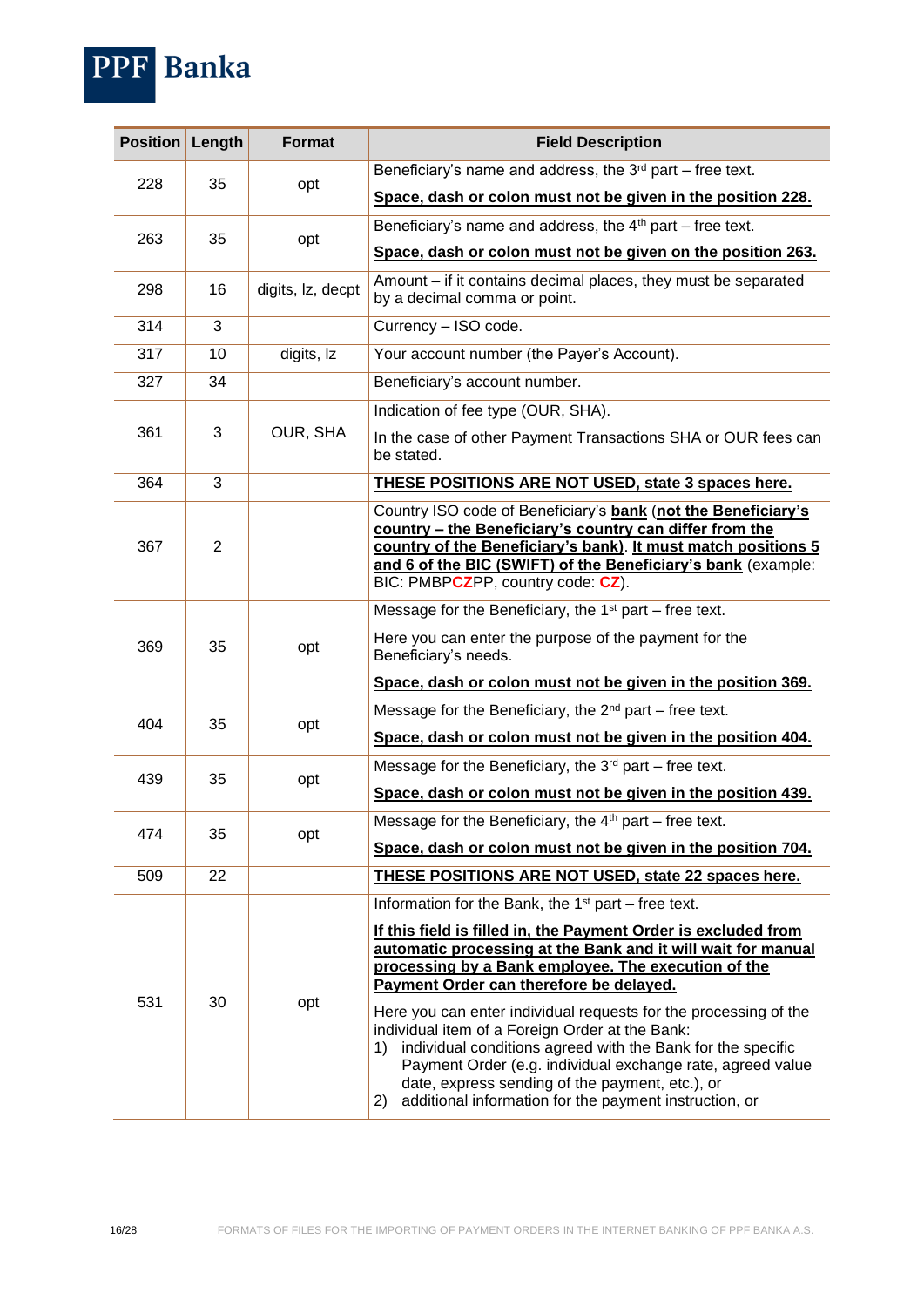

| <b>Position</b> | Length | <b>Format</b>          | <b>Field Description</b>                                                                                                                                                                                                                                                                                                   |
|-----------------|--------|------------------------|----------------------------------------------------------------------------------------------------------------------------------------------------------------------------------------------------------------------------------------------------------------------------------------------------------------------------|
| 531<br>(cont.)  | 30     | opt                    | specific requests for transfers in RUB to Russia, in some<br>3)<br>currencies - see the Website, under the section<br><b>Important documents, Product information, Payments.</b>                                                                                                                                           |
|                 |        |                        | Space, dash or colon must not be given in the position 531.                                                                                                                                                                                                                                                                |
| 561             | 33     | opt                    | Information for the Bank, the 2 <sup>nd</sup> part – free text.                                                                                                                                                                                                                                                            |
|                 |        |                        | Space, dash or colon must not be given in the position 561.                                                                                                                                                                                                                                                                |
| 594             | 33     | opt                    | Information for the Bank, the 3 <sup>rd</sup> part – free text.                                                                                                                                                                                                                                                            |
|                 |        |                        | Space, dash or colon must not be given in the position 594.                                                                                                                                                                                                                                                                |
| 627             | 33     | opt                    | Information for the Bank, the 4 <sup>th</sup> part – free text.                                                                                                                                                                                                                                                            |
|                 |        |                        | Space, dash or colon must not be given in the position 627.                                                                                                                                                                                                                                                                |
| 660             | 11     |                        | THESE POSITIONS ARE NOT USED, state 11 spaces here.                                                                                                                                                                                                                                                                        |
| 671             | 11     |                        | BIC (SWIFT code) of Beneficiary's bank.                                                                                                                                                                                                                                                                                    |
| 682             | 6      | digits, lz, opt        | Prefix of your account number (the Payer's Account) - state<br>zeroes here if your account does not contain a prefix.                                                                                                                                                                                                      |
|                 |        |                        | Maturity Date.                                                                                                                                                                                                                                                                                                             |
|                 |        |                        | The various items can have different Maturity Dates.                                                                                                                                                                                                                                                                       |
| 688             | 6      | YYMMDD, opt,<br>digits | If Maturity Dates are in the past or not entered, the "Nearest"<br>Possible" option must be automatically checked upon<br>importing in IB (the first Maturity Date in accordance with the<br>GBC will be automatically added) or the option "Select" (the<br>Maturity Date must be added directly in IB) must be selected. |
| 694             | 11     | opt                    | Information for the Bank, the 5 <sup>th</sup> part – free text.                                                                                                                                                                                                                                                            |
|                 |        |                        | Space, dash or colon must not be given in the position 694.                                                                                                                                                                                                                                                                |
| 705             | 55     | opt                    | <b>THESE POSITIONS ARE NOT USED, state 55 spaces here.</b>                                                                                                                                                                                                                                                                 |
| 760             | 11     | opt                    | BIC (SWIFT code) of correspondent bank. State this information<br>only if you want to send (trace) the Payment Order to the<br>Beneficiary's bank through a specific bank. We recommend filling<br>in this data money transfers in a currency other than the legal<br>tender in the country of the Beneficiary's bank.     |
|                 |        |                        | Information for the Payer - free text.                                                                                                                                                                                                                                                                                     |
| 771             |        | 70<br>opt              | Here you can enter a description of the Foreign Order item for<br>your needs.                                                                                                                                                                                                                                              |
|                 |        |                        | It will only appear in the Foreign Order and in payment detail in IB<br>and in the Payer's account statement.                                                                                                                                                                                                              |
|                 |        |                        | The Beneficiary will not see this information.                                                                                                                                                                                                                                                                             |

Example (spaces in the text are indicated by dots):

| expresni platba s dohodnutym kurzem 26.54 |
|-------------------------------------------|
|                                           |
|                                           |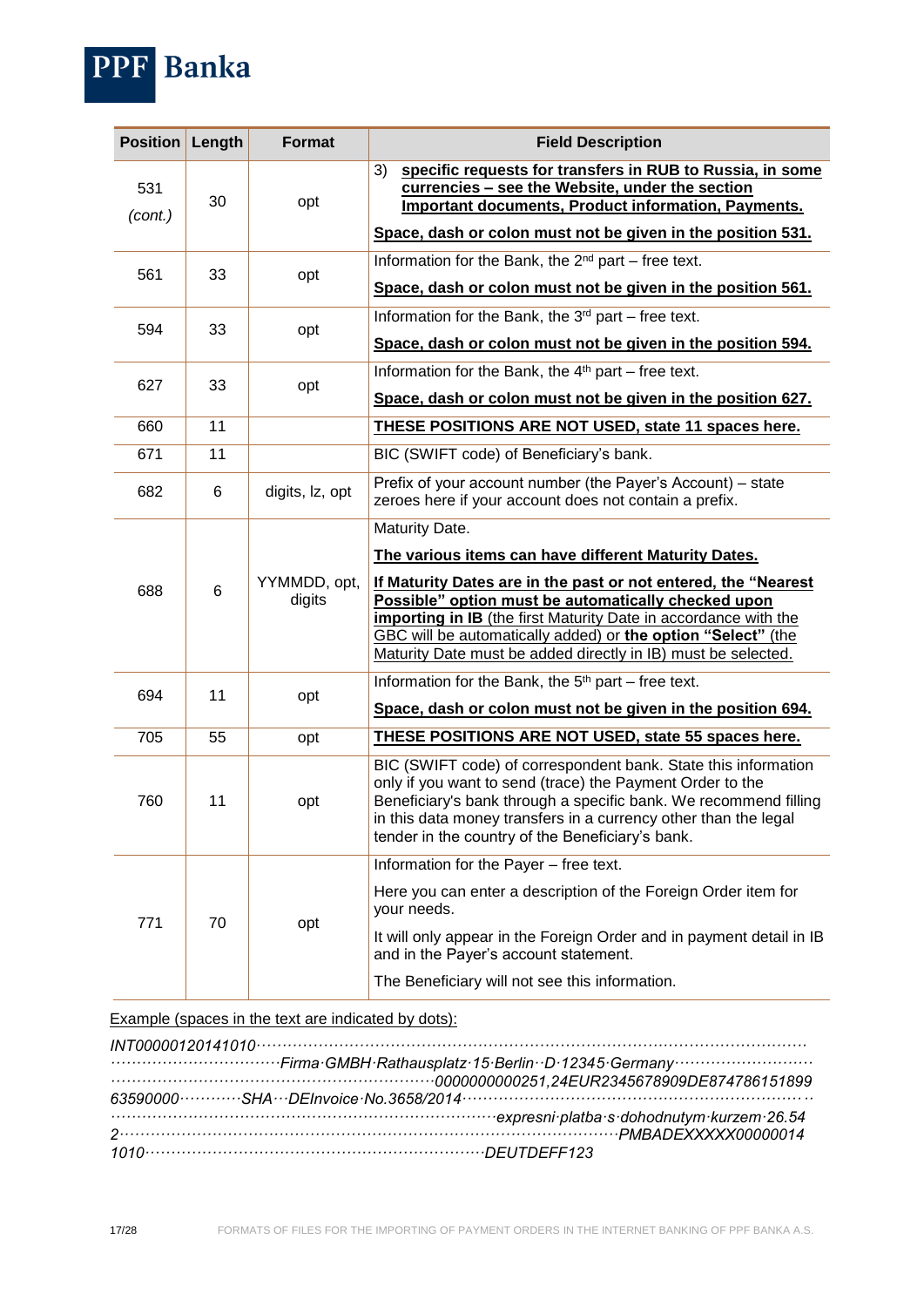

*INT00000220141010··········································································································· ·································Janko·Hrasko·U·namesti·20·Presov·250·00·Slovakia································ ····························································0000000000124,65EUR2586740304SK3302000000000 000012351··········SHA···SKfaktura·56/2014·z·5.10.2014···························································· ········································································································································ ················································································PMBASKXXXXX000000141013*

## <span id="page-17-0"></span>**2.3. ABO format** *–* **structure of the file for Domestic Orders and Domestic Direct Debit Orders**

The data file must contain the following types of records:

- a) UHL1 record,
- b) accounting file header,
- c) group header,
- d) accounting item in CZK,
- e) group trailer,
- f) accounting file trailer.

Each individual record of the data file (i.e. each line) must end with an end-of-record character CR + LF.

Permitted file extensions: txt, kpc

#### **!!! ATTENTION !!!**

**Characters that are allowed in the CETIS System can only be entered in a Domestic Order and a Domestic Direct Debit Order:**

**a b c d e f g h i j k l m n o p q r s t u v w x y z á ä č ď é ě í ľ ň ó ô ö ř ŕ š ť ú ů ü ý ž**

**A B C D E F G H I J K L M N O P Q R S T U V W X Y Z Á Ä Č Ď É Ě Í Ľ Ň Ó Ô Ö Ř Ŕ Š Ť Ú Ů Ü Ý Ž**

#### **0 1 2 3 4 5 6 7 8 9**

**/ - ? : ( ) . , ' + ! " # \$ % & \* ; < = > @ [ \ ] ^ ` { | } ~ § \_**

**space**

**All fields are mandatory unless the description of a specific field states otherwise.** 

**The Domestic Order and the Domestic Direct Debit Order must always be imported in a separate file.**

### <span id="page-17-1"></span>**2.3.1. Description of the UHL1 record**

| No.           | Length |     | <b>Format</b>                          |                                                                                                                                                                           |
|---------------|--------|-----|----------------------------------------|---------------------------------------------------------------------------------------------------------------------------------------------------------------------------|
|               | min    | max |                                        | <b>Field Description</b>                                                                                                                                                  |
| $\mathbf 1$ . | 4      | 4   | UHL <sub>1</sub>                       | Message type – always state the value "UHL1".                                                                                                                             |
| $\mathbf{2}$  | 6      | 6   | <b>DDMMYY</b>                          | Date of creating the accounting file $-$ it is completely unrelated<br>to the due date of the individual items contained in the data file,<br>it identifies its creation. |
| 3.            | 20     | 20  | <b>NNNNNNNNNN</b><br><b>NNNNNNNNNN</b> | Client short name – alphanumeric characters which can be<br>supplemented with trailing spaces.                                                                            |
| 4.            | 10     | 10  | 1234567890                             | THIS FIELD IS NOT USED, state the value "1234567890"<br>here.                                                                                                             |
| 5.            | 3      | 3   | 001                                    | THIS FIELD IS NOT USED, state the value "001" here.                                                                                                                       |
| 6.            | 3      | 3   | 999                                    | THIS FIELD IS NOT USED, state the value "999" here.                                                                                                                       |
| 7.            | 6      | 6   | 111111                                 | THIS FIELD IS NOT USED, state the value "111111" here.                                                                                                                    |
| 8.            | 6      | 6   | 222222                                 | THIS FIELD IS NOT USED, state the value "222222" here.                                                                                                                    |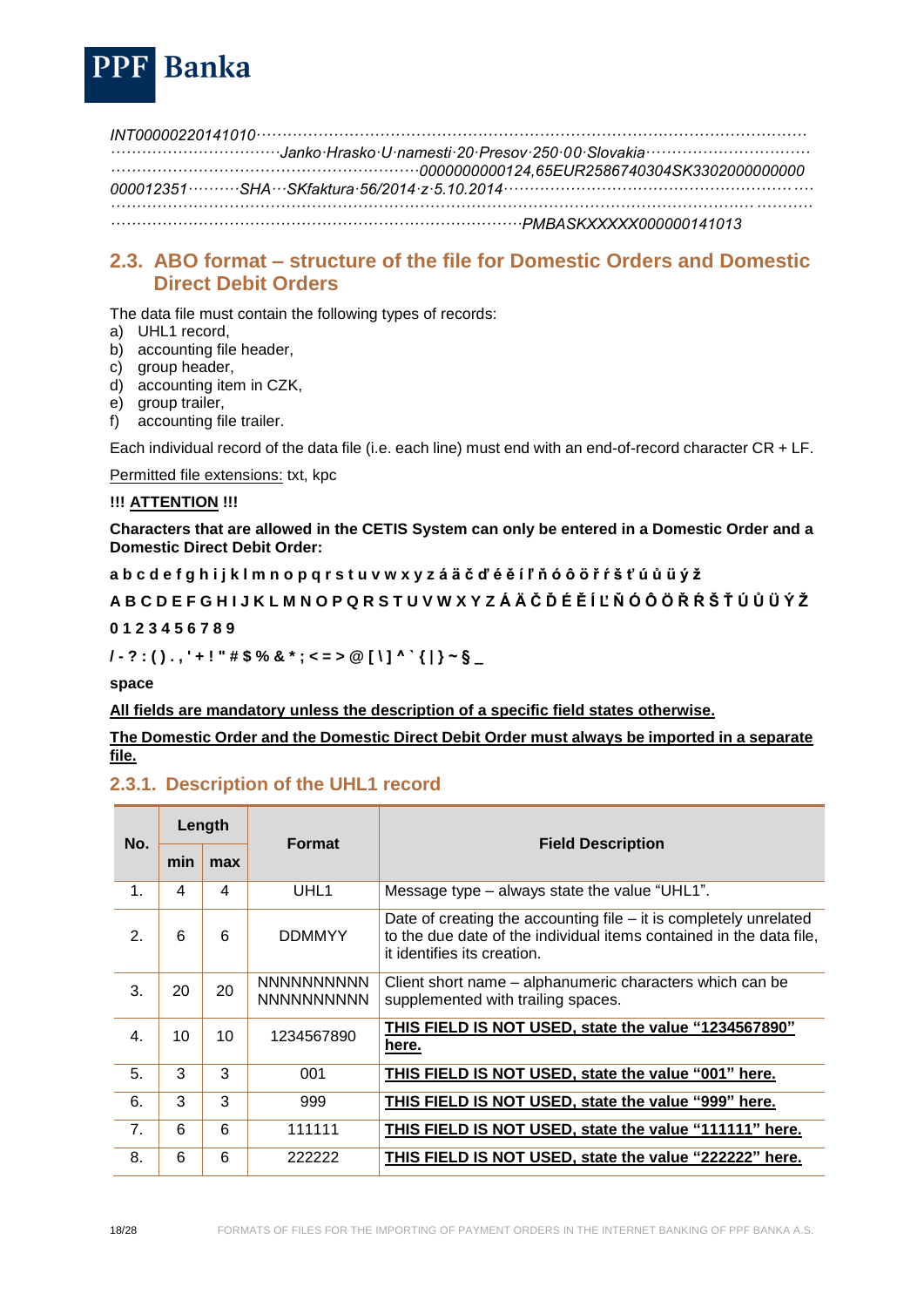

## <span id="page-18-0"></span>**2.3.2. Description of the header and trailer of the accounting file**

The input data of the data file is grouped in accounting files, depending on their type, which are separated by a header and a trailer of the accounting file. The type of input data grouped in accounting files determines the type of data which can be a Domestic Order or a Domestic Direct Debit Order.

| No.            | Length |     | <b>Format</b> |                                                                                                                                                                       |
|----------------|--------|-----|---------------|-----------------------------------------------------------------------------------------------------------------------------------------------------------------------|
|                | min    | max |               | <b>Field Description</b>                                                                                                                                              |
| 1.             | 1      | 1   | 1             | Message type – always state the value "1".                                                                                                                            |
| 2.             | 1      | 1   | space         | Field separator – always insert a space.                                                                                                                              |
| 3.             | 4      | 4   | <b>NNNN</b>   | Data type – specify:<br>"1501" for an accounting file containing a Domestic Order,<br>"1502" for an accounting file containing a Domestic Direct<br>٠<br>Debit Order. |
| 4.             | 1      | 1   | space         | Field separator – always insert a space.                                                                                                                              |
| 5.             | 6      | 6   | 111111        | THIS FIELD IS NOT USED, state the value "111111".                                                                                                                     |
| 6.             | 1      | 1   | space         | Field separator – always insert a space.                                                                                                                              |
| 7 <sub>1</sub> | 4      | 4   | 6000          | PPF banka a.s.'s code                                                                                                                                                 |

<span id="page-18-1"></span>**2.3.2.1. Accounting file header**

#### <span id="page-18-2"></span>**2.3.2.2. Accounting file trailer**

| No. | Length |     | <b>Format</b> | <b>Field Description</b>                      |
|-----|--------|-----|---------------|-----------------------------------------------|
|     | min    | max |               |                                               |
|     |        |     | 5             | Message type - always indicate the value "5". |
| 2.  |        |     | space         | Field separator - always insert a space.      |
| 3.  |        |     | $\ddot{}$     | Always insert the "+" character.              |

### <span id="page-18-3"></span>**2.3.3. Description of the header and trailer of a group of items**

The accounting files are subdivided into smaller subsets – groups. Each group in the accounting file is delimited by a group header and a group trailer. **A single accounting file can contain groups with different Maturity Dates but the Maturity Dates must comply with the requirements set out in the GBC.**

#### <span id="page-18-4"></span>**2.3.3.1. Header of a group of items**

| No. | Length |     |                              |                                                                                                                                                                                                                                                                                                                                         |
|-----|--------|-----|------------------------------|-----------------------------------------------------------------------------------------------------------------------------------------------------------------------------------------------------------------------------------------------------------------------------------------------------------------------------------------|
|     | min    | max | <b>Format</b>                | <b>Field description</b>                                                                                                                                                                                                                                                                                                                |
| 1.  |        |     | $\mathcal{P}$                | Message type $-$ always state the value "2".                                                                                                                                                                                                                                                                                            |
| 2.  |        |     | space                        | Field separator – always insert a space.                                                                                                                                                                                                                                                                                                |
| 3.  | 2      | 17  | NNNNNN-<br><b>NNNNNNNNNN</b> | Your account number:<br>state the Payer's account for a Domestic Order or the<br>Beneficiary's account for a Domestic Direct Debit Order;<br>if shorter than 16 characters (6-digit prefix and 10-digit<br>$\bullet$<br>account number), you can but do not have to add zeros on<br>the left side before and after the prefix separator |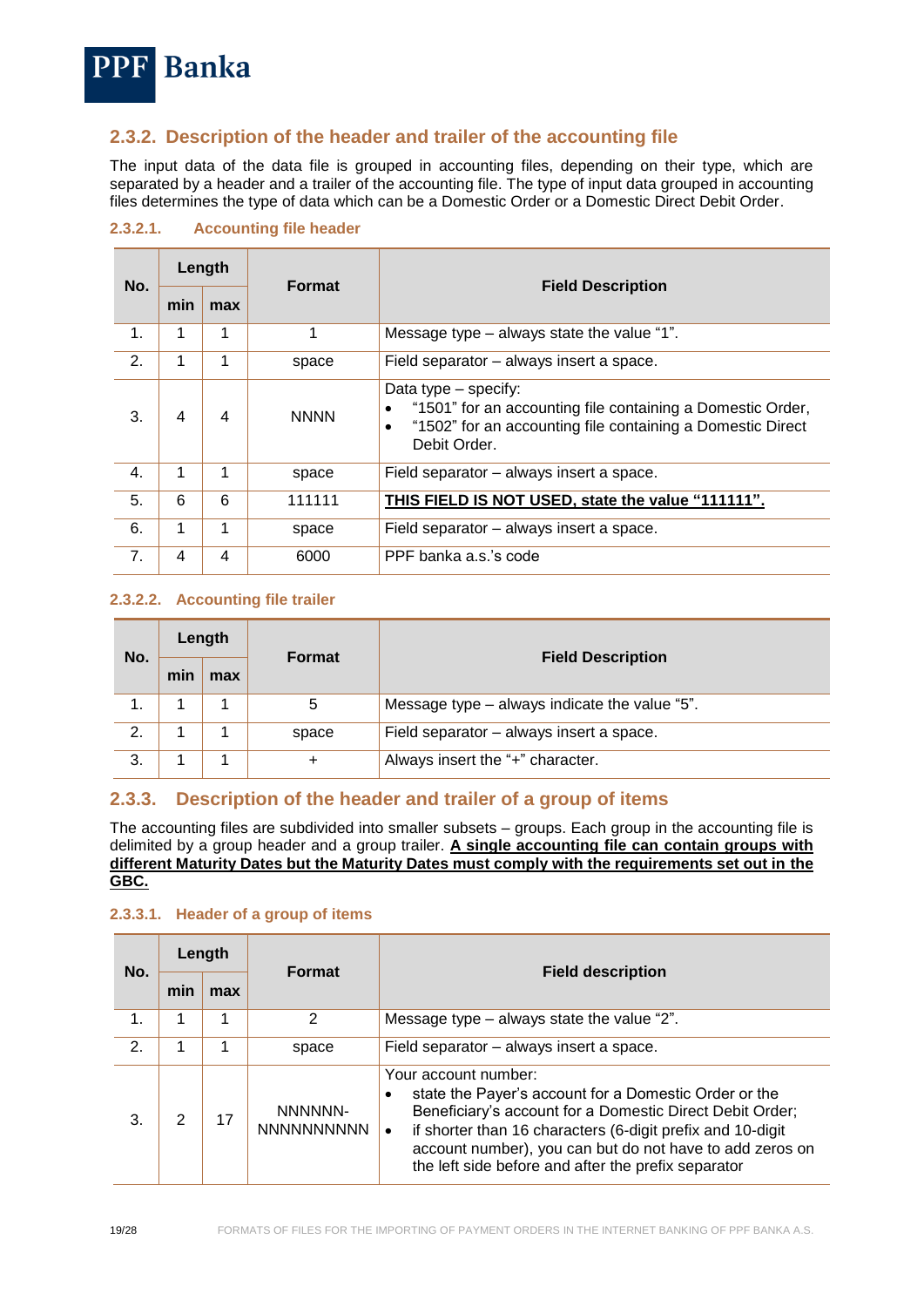

| No.           | Length |     | <b>Format</b>                    | <b>Field description</b>                                                                                                                                                                                                                                                                                                                                                                                                                                                                                                                                       |
|---------------|--------|-----|----------------------------------|----------------------------------------------------------------------------------------------------------------------------------------------------------------------------------------------------------------------------------------------------------------------------------------------------------------------------------------------------------------------------------------------------------------------------------------------------------------------------------------------------------------------------------------------------------------|
|               | min    | max |                                  |                                                                                                                                                                                                                                                                                                                                                                                                                                                                                                                                                                |
| 3.<br>(cont.) | 2      | 17  | NNNNNN-<br><b>NNNNNNNNNN</b>     | (e.g. 000000-0123456789), two digits must be stated on the<br>right side at least.                                                                                                                                                                                                                                                                                                                                                                                                                                                                             |
| 4.            | 1      | 1   | space                            | Field separator - always insert a space.                                                                                                                                                                                                                                                                                                                                                                                                                                                                                                                       |
| 5.            | 1      | 14  | <b>NNNNNNNNNN</b><br><b>NNNN</b> | Total amount of items in the group stated in CZK; it must equal<br>the sum of the amounts of the individual amounts of the items in<br>the group. Decimal places are not to be separated by a<br>comma and must always be stated.                                                                                                                                                                                                                                                                                                                              |
| 6.            | 1      | 1   | space                            | Field separator – always insert a space.                                                                                                                                                                                                                                                                                                                                                                                                                                                                                                                       |
| 7.            | 6      | 6   | <b>DDMMYY</b>                    | Maturity Date - there must be a single Maturity Date for all<br>the items in the group which may not be in the past. The<br>Maturity Date of Domestic Direct Debit Orders may be 30<br>calendar days forward at the maximum.<br>If the Maturity Date is in the past or is not entered, the<br>"Nearest Possible" option must be automatically checked<br>upon importing in IB (the first Maturity Date in accordance with<br>the GBC will be automatically added) or the option "Select" (the<br>Maturity Date must be added directly in IB) must be selected. |

#### <span id="page-19-0"></span>**2.3.3.2. End of a group of items**

| No. | Length |     | <b>Format</b> | <b>Field description</b>                      |
|-----|--------|-----|---------------|-----------------------------------------------|
|     | min    | max |               |                                               |
|     |        |     | 3             | Message type - always indicate the value "3". |
| 2.  |        |     | space         | Field separator - always insert a space.      |
| 3.  |        |     | $\ddot{}$     | Always insert the "+" character.              |

# <span id="page-19-1"></span>**2.3.4. Description of an accounting item**

### <span id="page-19-2"></span>**2.3.4.1. Item of a Domestic Order**

| No.            | Length |     | <b>Format</b>                  | <b>Field description</b>                                                                                                                                                                                                                                                                            |
|----------------|--------|-----|--------------------------------|-----------------------------------------------------------------------------------------------------------------------------------------------------------------------------------------------------------------------------------------------------------------------------------------------------|
|                | min    | max |                                |                                                                                                                                                                                                                                                                                                     |
| $\mathbf{1}$ . | 2      | 17  | NNNNNN-<br><b>NNNNNNNNNN</b>   | Beneficiary's account number – if shorter than 16 characters (6-<br>digit prefix and 10-digit account number), you can but do not<br>have to add zeros on the left side before and after the prefix<br>separator (e.g. 000000-0123456789), two digits must be stated<br>on the right side at least. |
| 2.             | 1      | 1   | space                          | Field separator – always insert a space.                                                                                                                                                                                                                                                            |
| 3.             |        | 12  | <b>NNNNNNNNNN</b><br><b>NN</b> | Amount of the item in CZK, decimal places are not to be<br>separated by a comma and must always be stated.                                                                                                                                                                                          |
| 4.             | 1      |     | space                          | Field separator – always insert a space.                                                                                                                                                                                                                                                            |
| 5.             | 1      | 10  | <b>NNNNNNNNNN</b>              | Variable symbol - if not specified, insert one zero here.                                                                                                                                                                                                                                           |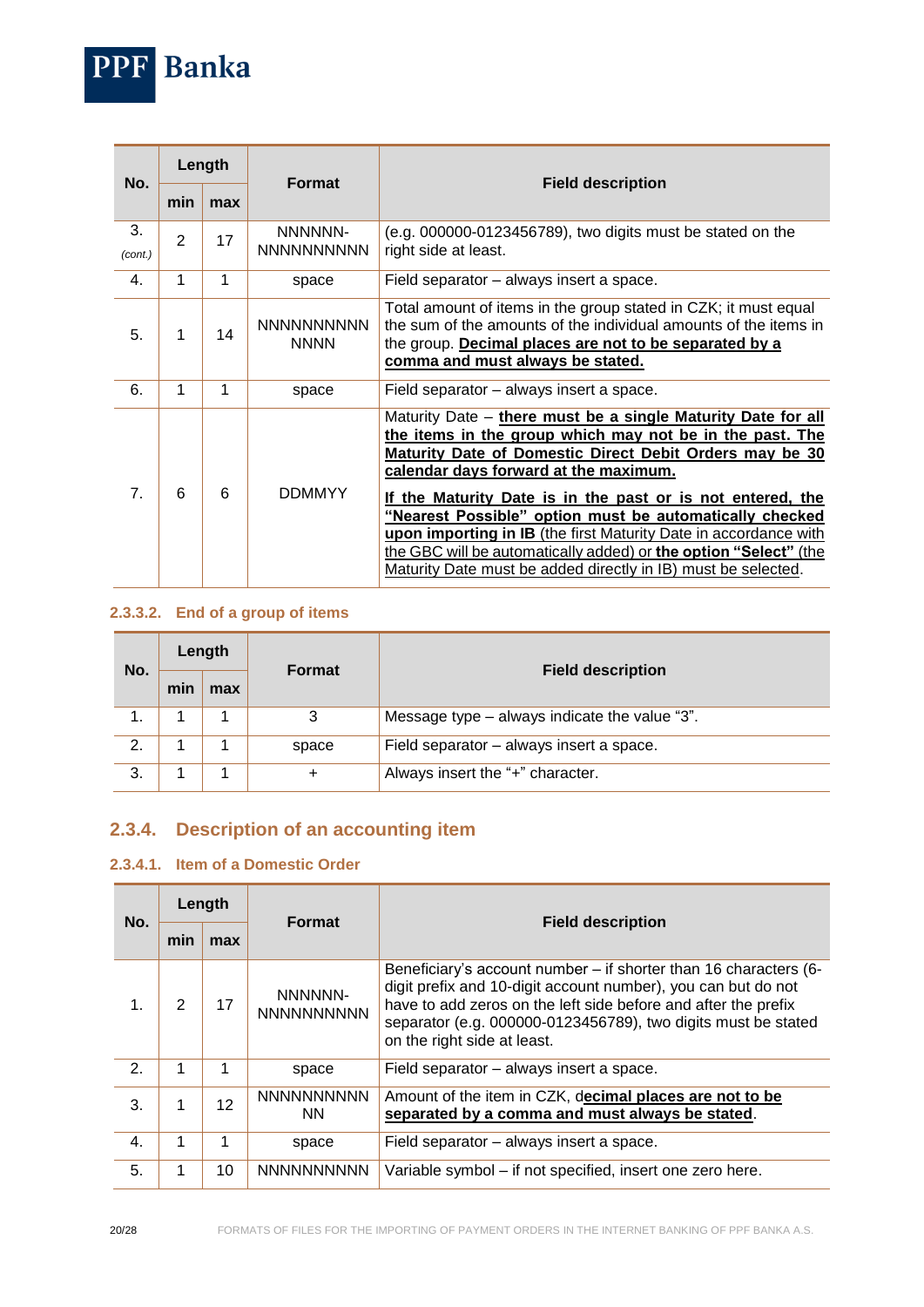

ц.

and and

and the

| No.            | Length   |     |                            |                                                                                                                                                                                                                                                                                                                                                          |
|----------------|----------|-----|----------------------------|----------------------------------------------------------------------------------------------------------------------------------------------------------------------------------------------------------------------------------------------------------------------------------------------------------------------------------------------------------|
|                | min      | max | <b>Format</b>              | <b>Field description</b>                                                                                                                                                                                                                                                                                                                                 |
| 6.             | 1        | 1   | space                      | Field separator – always insert a space.                                                                                                                                                                                                                                                                                                                 |
| 7 <sub>1</sub> | 4        | 4   | <b>NNNN</b>                | Beneficiary's bank code.                                                                                                                                                                                                                                                                                                                                 |
| 8.             | 4        | 4   | <b>NNNN</b>                | Constant symbol – if not specified, insert four zeros here.                                                                                                                                                                                                                                                                                              |
| 9.             | 1        | 1   | space                      | Field separator – always insert a space.                                                                                                                                                                                                                                                                                                                 |
| 10.            | 0        | 10  | <b>NNNNNNNNNN</b>          | Specific symbol - if not specified but a Message for Beneficiary<br>will be included, insert one zero here; if there is no Message for<br>Beneficiary, nothing needs to be added for the specific symbol                                                                                                                                                 |
| 11.            | 1        | 1   | space                      | Field separator – always insert a space.                                                                                                                                                                                                                                                                                                                 |
| 12.            | $\Omega$ | 143 | AV:<br>AV1 AV2 AV3 <br>AV4 | Message for Beneficiary (AV field) – optional, free text.<br>Here you can enter a description for the Beneficiary's needs.<br>The AV field is comprised of 4 subfields, 35 characters each,<br>the subfields are separated by the " " character. If you only use<br>a part of a subfield, it is not necessary to state the remaining<br>blank subfields. |

#### <span id="page-20-0"></span>**2.3.4.2. Item of a Domestic Direct Debit Order**

| No.           | Length         |              |                                |                                                                                                                                                                                                                                  |
|---------------|----------------|--------------|--------------------------------|----------------------------------------------------------------------------------------------------------------------------------------------------------------------------------------------------------------------------------|
|               | min            | max          | <b>Format</b>                  | <b>Field description</b>                                                                                                                                                                                                         |
| $\mathbf 1$ . | $\overline{2}$ | 17           | NNNNNN-<br><b>NNNNNNNNNN</b>   | Payer's account number - two digits from the right side must be<br>stated at the minimum, 17 characters must be stated at the<br>maximum (6-digit prefix, 10-digit account number plus the dash<br>as a separator between them). |
|               |                |              |                                | If the Payer's account contains a prefix, the account number<br>must always have 10 digits - i.e. if it is shorter, zeros must<br>always be added on the left side after the prefix separator (e.g<br>000015-0123456789).        |
| 2.            | 1              | 1            | space                          | Field separator - always insert a space.                                                                                                                                                                                         |
| 3.            | 1              | 12           | <b>NNNNNNNNNN</b><br><b>NN</b> | Amount of the item in CZK, decimal places are not separated<br>by a comma and must always be stated.                                                                                                                             |
| 4.            | $\mathbf{1}$   | 1            | space                          | Field separator - always insert a space.                                                                                                                                                                                         |
| 5.            | 1              | 10           | <b>NNNNNNNNNN</b>              | Variable symbol - if not specified, insert one zero here.                                                                                                                                                                        |
| 6.            | 1              | $\mathbf{1}$ | space                          | Field separator - always insert a space.                                                                                                                                                                                         |
| 7.            | 4              | 4            | <b>NNNN</b>                    | Payer's bank code.                                                                                                                                                                                                               |
| 8.            | 4              | 4            | <b>NNNN</b>                    | Constant symbol - if not specified, insert four zeros here.                                                                                                                                                                      |
| 9.            | 1              | 1            | space                          | Field separator - always insert a space.                                                                                                                                                                                         |
| 10.           | $\Omega$       | 10           | <b>NNNNNNNNNN</b>              | Specific symbol - if not specified but a Message for Beneficiary<br>will be included, insert one zero here; if there is no Message for<br>Beneficiary, nothing needs to be added for the specific symbol                         |
| 11.           | 1              | 1            | space                          | Field separator - always insert a space.                                                                                                                                                                                         |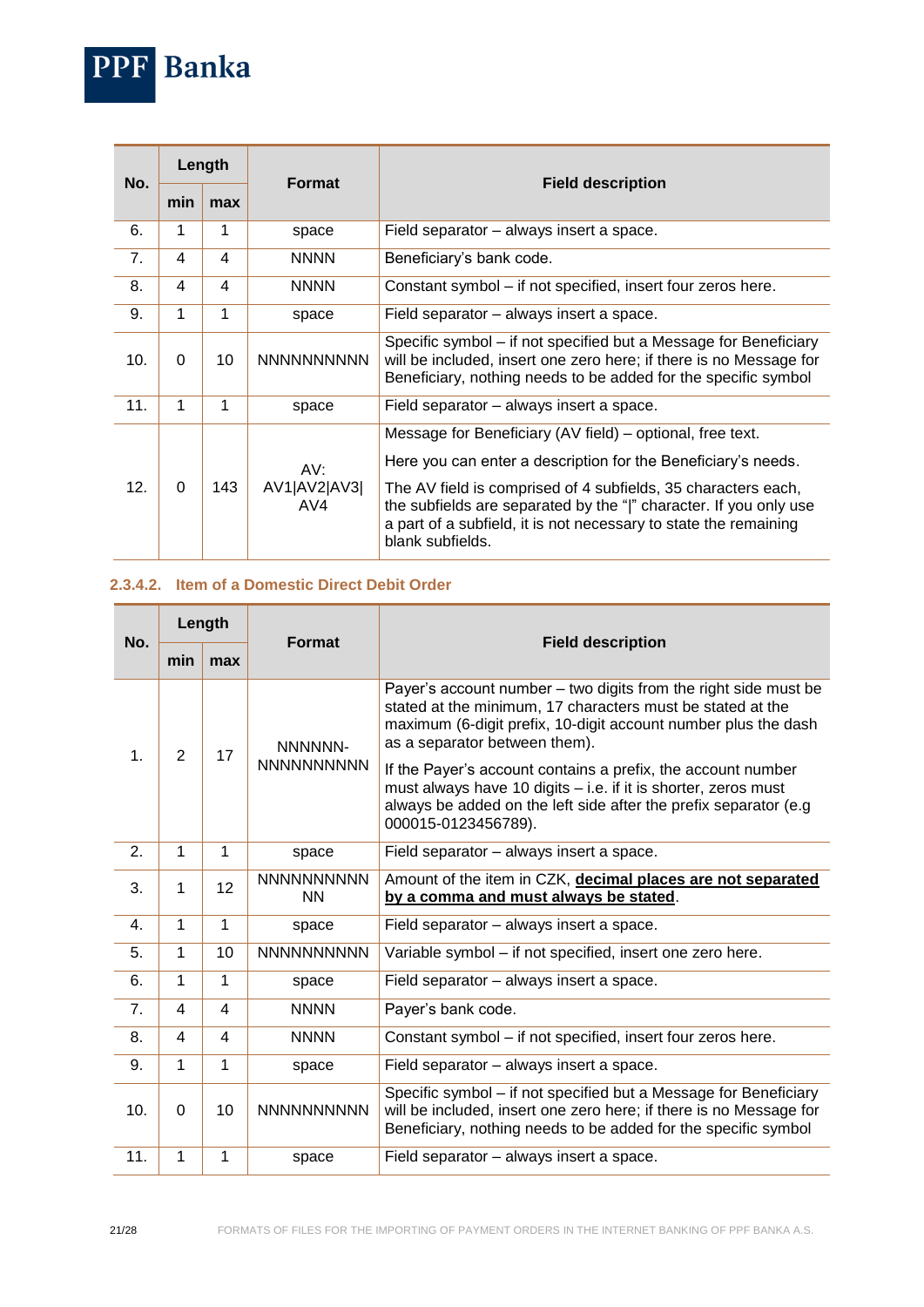

## <span id="page-21-0"></span>**2.3.5. Examples of ABO files**

### <span id="page-21-1"></span>**2.3.5.1. Example of a Domestic Order**

*UHL1010212PRVNÍ ÚČETNÍ S.R.O. 1234567890001999111111222222*

*1 1501 111111 6000*

*2 1234567890 2129871 140113*

**Banka** 

*123456789 150000 5236 60000008 0 faktura 125444/2013*

*19-123123 193487 2725653700 01000558*

*27-123123123 650500 27256537 01003558*

*4220422 21958 27256537 08003558*

*713-123123 36626 27256537 07108148*

*7720-123 1212300 27256537 07108148*

*3 +*

*5 +*

### <span id="page-21-2"></span>**2.3.5.2. Example of a Domestic Direct Debit Order**

*UHL1010212PRVNÍ ÚČETNÍ S.R.O. 1234567890001999111111222222*

*1 1502 111111 6000*

*2 1234567890 340000 140113*

*123456789 150000 5236 60000008 0 faktura 125444/2013*

*19-0000123123 190000 2725653700 01000558*

*3 +*

*5 +*

## <span id="page-21-3"></span>**2.4. XML format for SEPA Orders**

## <span id="page-21-4"></span>**2.4.1. Structure of the file**

For SEPA Orders, the XML format by the rules of the SEPA Credit Transfer ("SCT") payment scheme is used; it is based on the ISO 20022 standard and the standard for SCT. Current documents describing SCT are available on the website of the European Payments Council, in the section SEPA Credit Transfer $1$  – they are mainly the following documents:

- SEPA Credit Transfer Rulebook version 8.2 ("SEPA Rulebook"),
- SEPA Credit Transfer Scheme Customer-to-Bank Implementation Guidelines version 8.0 ("IGL").

Permitted file extensions: xml

1

<sup>1</sup> <http://www.europeanpaymentscouncil.eu/index.cfm/sepa-credit-transfer/sepa-credit-transfer-sct/>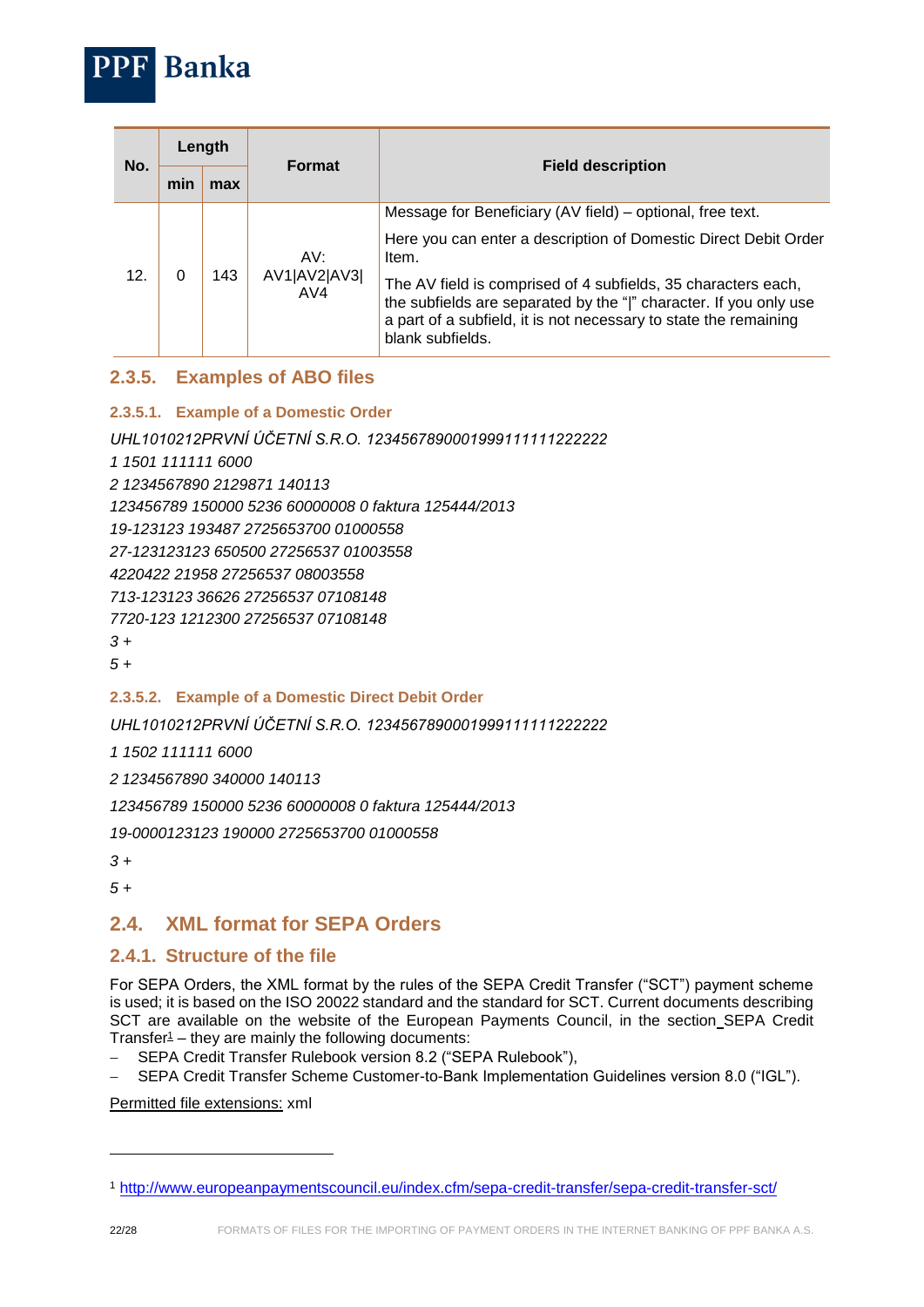

#### **!!! ATTENTION !!!**

**The following allowed characters can only be entered in SEPA Orders<sup>2</sup> :**

**a b c d e f g h i j k l m n o p q r s t u v w x y z**

#### **A B C D E F G H I J K L M N O P Q R S T U V W X Y Z**

#### **0 1 2 3 4 5 6 7 8 9**

**/ - ? : ( ) . , ' +**

#### **space**

The Bank applies the following exceptions from the above standards:

- **SEPA Orders cannot be submitted as express (urgent) – the following data, if entered, will be ignored during the processing:** 
	- o the **HIGH** in the field **Instruction Priority** (XML Tag **InstrPrty**, point **2.7** in IGL, element **pain.001.001.02/PmtInf/PmtTpInf/InstrPrty**),
	- o the **URGP** in the field **Service Level** (XML Tag **SvcLvl**, point **2.69 in** IGL, element **pain.001.001.02/PmtInf/CdtTrfTxInf/SvcLvl**),
- **The Payer's name and address will be ignored during the processing in the transaction, the data registered in (the Bank) are transmitted to the Beneficiary rather than the name and address in the SEPA Order** (field **AT-02 Name of the Originator** and **AT-03 Address of the Originator** by the SEPA Rulebook, points **2.18 Name** and **2.19 Postal Address** in IGL, XML Tag **Nm** and **PstlAdr**, elements **pain.001.001.02/PmtInf/CdtTrfTxInf/Dbtr/Nm** and **pain.001.001.02/PmtInf/CdtTrfTxInf/Dbtr/PstlAdr**);
- **The Maturity Date** (field **AT-07** "**Requested execution date of the instruction**", by the SEPA Rulebook, points **2.15** and **3.32** "**Requested Execution Date**" in IGL, XML Tag "**ReqdExctnDt**", element **pain.001.001.02/PmtInf/ReqdExctnDt**) must be specified:
	- o **the various items can have different Maturity Dates;**
	- o **If Maturity Dates are in the past or not entered, the "Nearest Possible" option must be automatically checked upon importing in IB** (the first Maturity Date in accordance with the GBC will be automatically added) or **the option "Select"** (the Maturity Date must be added directly in IB) must be selected.;
- Field **(Creditor) Name is mandatory it will not be possible to import the Batch without filling in the field** (field **AT-21 Name of the Beneficiary** in the SEPA Rulebook, point **2.99** in IGL, element **pain.001.001.02/PmtInf/CdtTrfTxInf/Cdtr/Nm**);
- Field E2E ID for payments to Slovakia requires the following structure: "/VS[N10]/SS[N10]/KS[N4]", where:
	- $\circ$  /VS[N10] variable symbol, represents a ten-digit number,
	- o /SS[N10] specific symbol, represents a ten-digit number,
	- o /KS[N4] constant symbol, represents a ten-digit number.
	- Example: *<EndToEndId>//VS1234567890/SS9876543210/KS1234</EndToEndId>;*

If you do not want to enter any symbol, leave the field empty.

If, for example, you only have a variable symbol, you cannot specify only this part of the field, the parts for the constant and specific symbol must also be listed, which will be without value: *<EndToEndId>/VS1234567890/SS/KS </EndToEndId>/*;

- optional tags must either contain data or may not be listed in the file at all (for example fields **AT-28 Name of the Beneficiary Reference Party**, in SEPA Rulebook point 2.118 **Name**, XML Tag **Nm**, element **pain.001.001.02/PmtInf/CdtTrfTxInf/UltmtCdtrNm**).

-

<sup>2</sup> [http://www.europeanpaymentscouncil.eu/index.cfm/knowledge-bank/epc-documents/sepa](http://www.europeanpaymentscouncil.eu/index.cfm/knowledge-bank/epc-documents/sepa-requirements-for-an-extended-character-set-unicode-subset-best-practices/)[requirements-for-an-extended-character-set-unicode-subset-best-practices/](http://www.europeanpaymentscouncil.eu/index.cfm/knowledge-bank/epc-documents/sepa-requirements-for-an-extended-character-set-unicode-subset-best-practices/)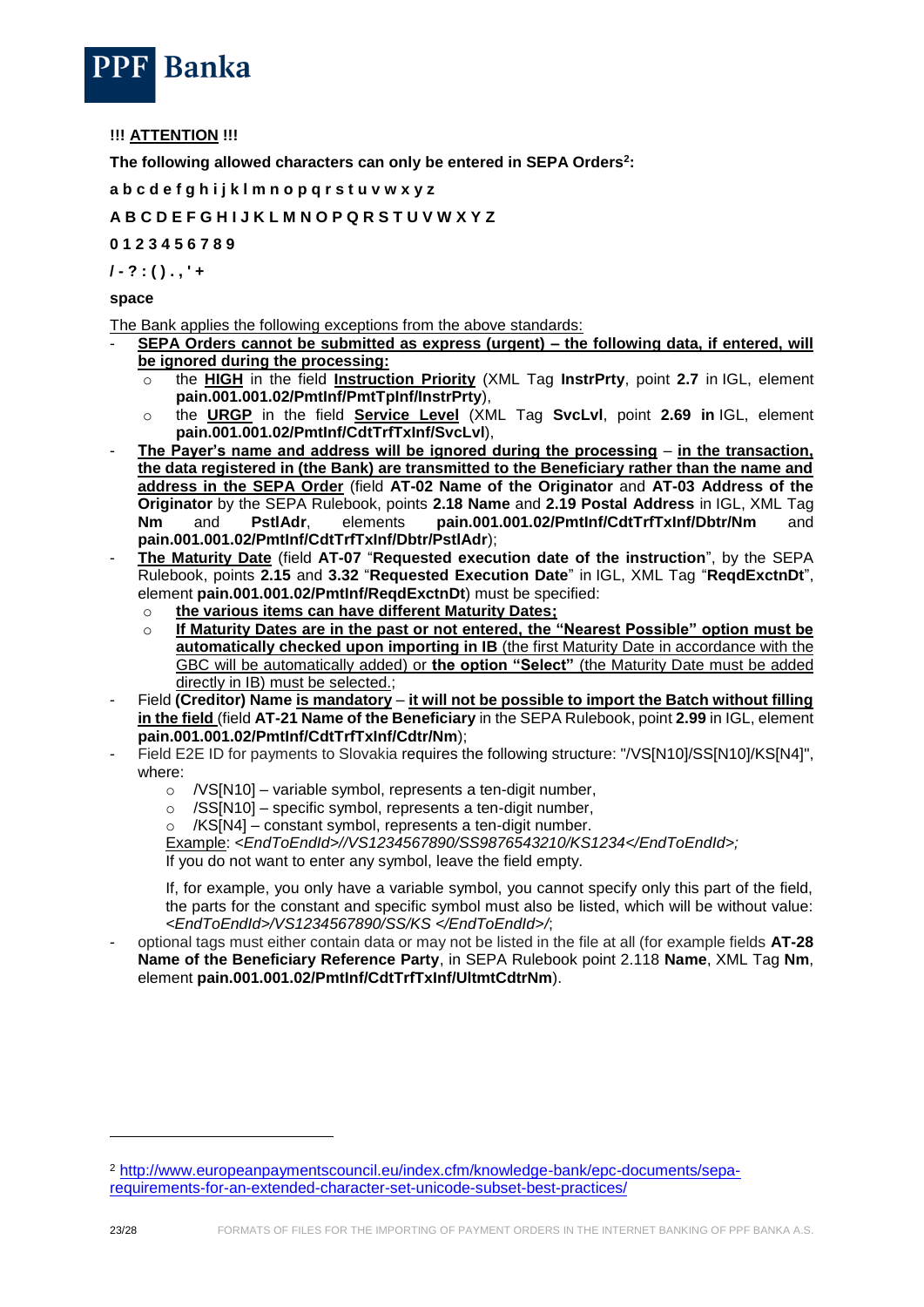

## <span id="page-23-0"></span>**2.4.2. Example**

*An example of a file containing all of the mandatory and optional data:*

*<?xml version="1.0" encoding="UTF-8"?>*

*<Document xmlns="urn:iso:std:iso:20022:tech:xsd:pain.001.001.03" xmlns:xsi="http://www.w3.org/2001/XMLSchema-instance" xsi:schemaLocation="urn:iso:std:iso:20022:tech:xsd:pain.001.001.03 pain.001.001.03.xsd">*

*<CstmrCdtTrfInitn>*

*<GrpHdr>*

*<MsgId>6545874</MsgId>*

*<CreDtTm>2016-07-28T13:40:00</CreDtTm>*

*<NbOfTxs>2</NbOfTxs>*

*<CtrlSum>13</CtrlSum>*

*<InitgPty>*

*<Nm>xyz</Nm>*

*</InitgPty>*

*</GrpHdr>*

*<PmtInf>*

*<PmtInfId>Platebni informace od Ivana</PmtInfId>*

*<PmtMtd>TRF</PmtMtd>*

*<PmtTpInf>*

*<InstrPrty>NORM</InstrPrty>*

*<SvcLvl>*

*<Cd>SEPA</Cd>*

*</SvcLvl>*

*<LclInstrm>*

*<Prtry>12345</Prtry>*

*</LclInstrm>*

*<CtgyPurp>*

*<Cd>HJLK</Cd>*

```
</CtgyPurp>
```

```
</PmtTpInf>
```
*<ReqdExctnDt>2016-06-30</ReqdExctnDt>*

*<Dbtr>*

*<Nm>Ivan Richter</Nm>*

*<PstlAdr>*

*<Ctry>CZ</Ctry>*

*<AdrLine>Hraskeho 2231/25</AdrLine>*

*</PstlAdr>*

*<Id>*

*<OrgId>*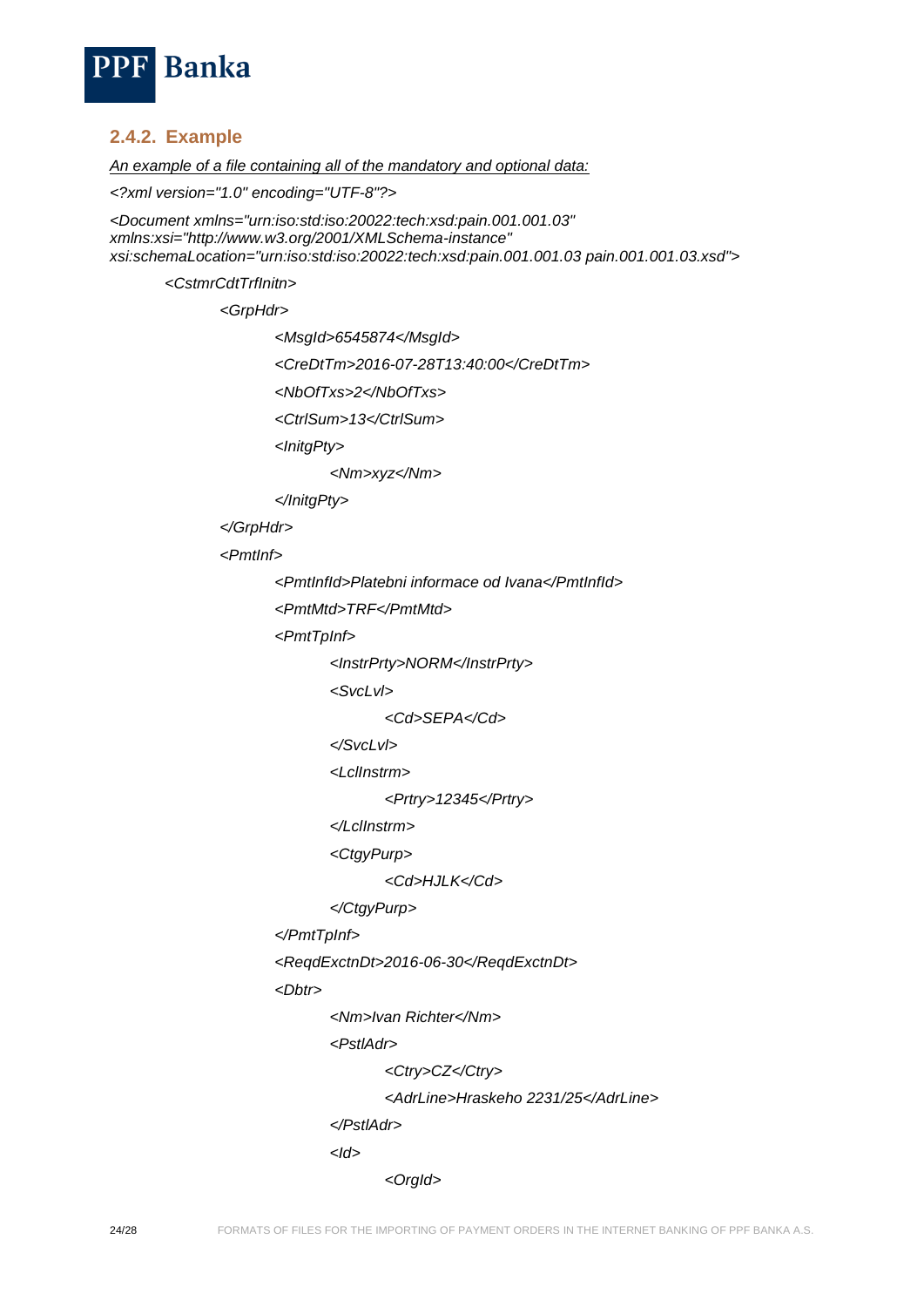

*<BICOrBEI>PMBPCZP0</BICOrBEI> </OrgId> </Id> </Dbtr> <DbtrAcct> <Id> <IBAN>CZ4560000000001234567890</IBAN> </Id> </DbtrAcct> <DbtrAgt> <FinInstnId> <BIC>PMBPCZP0</BIC> <Othr> <Id>BIC</Id> </Othr> </FinInstnId> </DbtrAgt> <UltmtDbtr> <Nm>Ivana Richterova</Nm> <Id> <OrgId> <BICOrBEI>TATRSKB0</BICOrBEI> </OrgId> </Id> </UltmtDbtr> <ChrgBr>SLEV</ChrgBr> <CdtTrfTxInf> <PmtId> <InstrId>xyz</InstrId> <EndToEndId>E2EbyIRI2</EndToEndId> </PmtId> <Amt> <InstdAmt>Ccy="EUR"3</InstdAmt> </Amt> <CdtrAgt> <FinInstnId> <BIC>SUBASKB0</BIC> </FinInstnId>*

```
</CdtrAgt>
```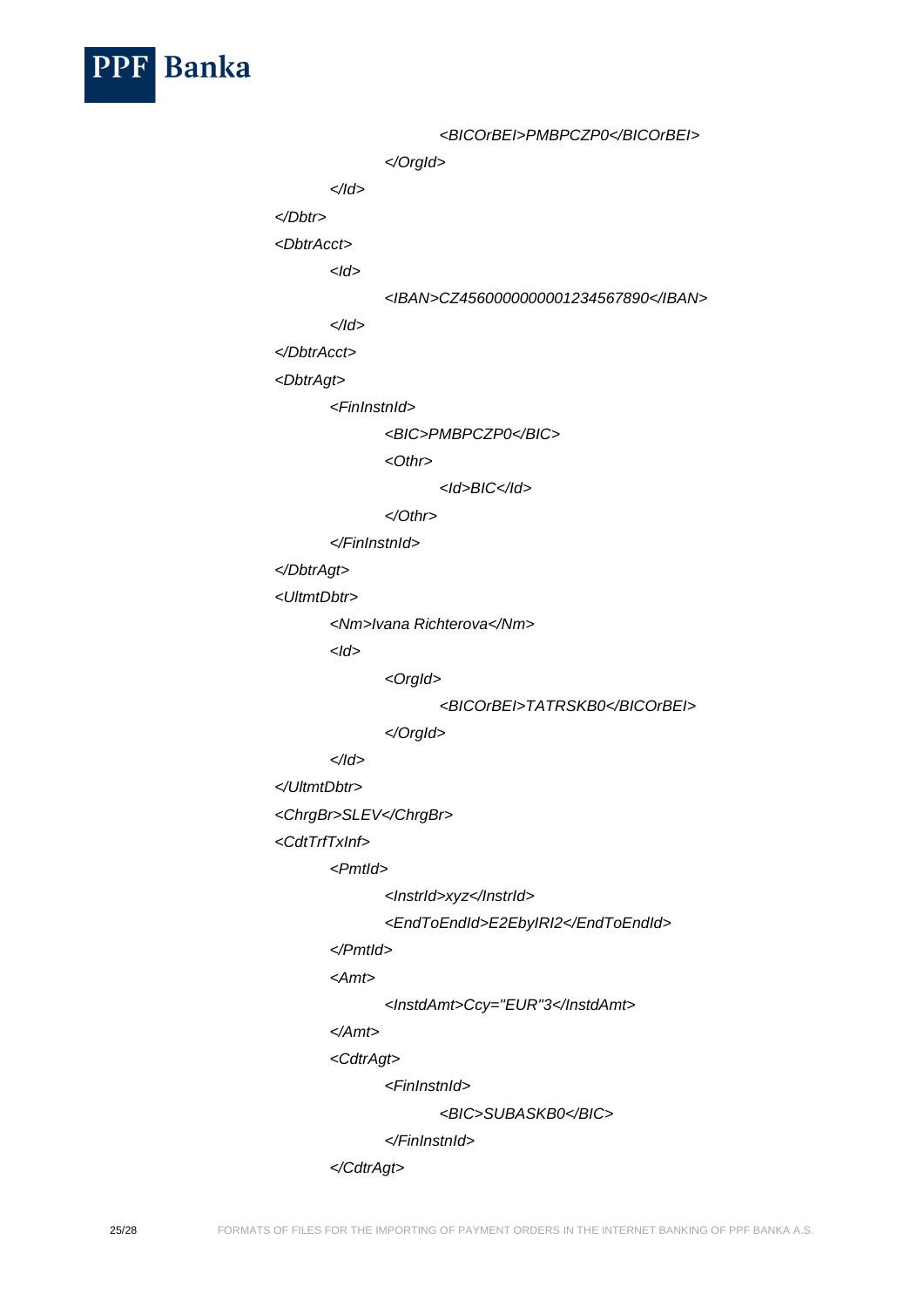

*<Cdtr> <Nm>NOTPROVIDED</Nm> <PstlAdr> <Ctry>CZ</Ctry> <AdrLine>Hrozneho 46</AdrLine> </PstlAdr> <Id> <OrgId> <BICOrBEI>TATRSKB0</BICOrBEI> </OrgId> </Id> </Cdtr> <CdtrAcct> <Id> <IBAN>SK2702000000001234567890</IBAN> </Id> </CdtrAcct> <UltmtCdtr> <Nm>Tomas Richter</Nm> <Id> <OrgId> <BICOrBEI>TATRSKB0</BICOrBEI> </OrgId> </Id> </UltmtCdtr> <Purp> <Cd>DHUL</Cd> </Purp> <RmtInf> <Strd> <CdtrRefInf> <Tp> <CdOrPrtry> <Cd>SCOR</Cd>*

*</CdOrPrtry>*

*<Issr>xyz</Issr>*

*</Tp>*

*<Ref>AB564</Ref>*

*</CdtrRefInf>*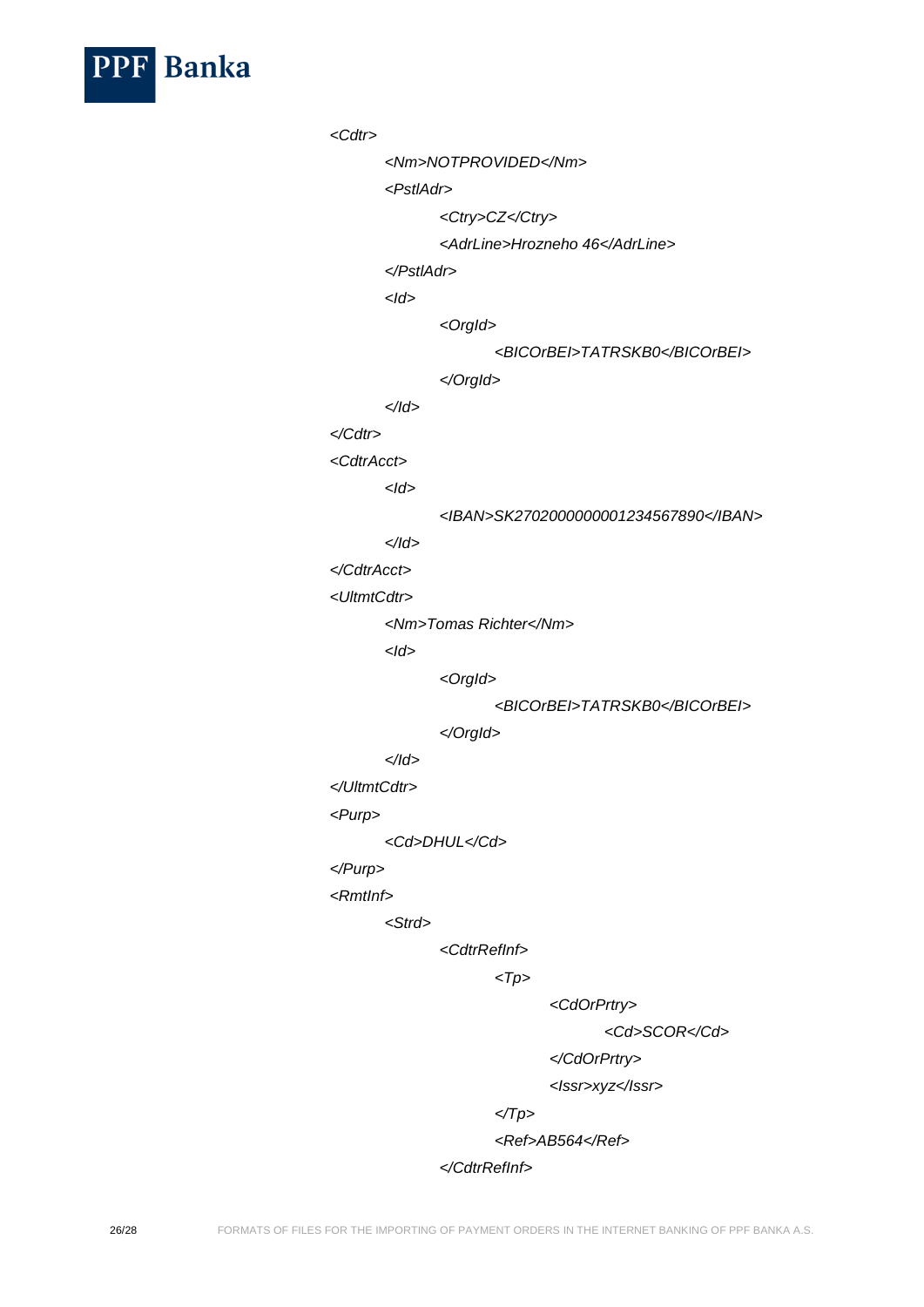

```
</Strd>
```
*</RmtInf>*

*</CdtTrfTxInf>*

*<CdtTrfTxInf>*

*<PmtId>*

*<InstrId>123456</InstrId>*

```
<EndToEndId>E2EbyIRI2</EndToEndId>
```
*</PmtId>*

*<Amt>*

*<InstdAmt>Ccy="EUR"10</InstdAmt>*

*</Amt>*

*<CdtrAgt>*

*<FinInstnId>*

```
<BIC>SUBASKB0</BIC>
```
*</FinInstnId>*

*</CdtrAgt>*

*<Cdtr>*

*<Nm>NOTPROVIDED</Nm>*

*<PstlAdr>*

*<Ctry>CZ</Ctry>*

*<AdrLine>Hrozneho 46</AdrLine>*

*</PstlAdr>*

*<Id>*

*<OrgId>*

*<BICOrBEI>TATRSKB0</BICOrBEI>*

*</OrgId>*

*</Id>*

## *</Cdtr>*

*<CdtrAcct>*

*<Id>*

*<IBAN>SK2702000000001234567890</IBAN>*

# *</Id>*

*</CdtrAcct>*

*<UltmtCdtr>*

*<Nm>Alexander Richter</Nm>*

*<Id>*

*<OrgId>*

*<BICOrBEI>TATRSKB0</BICOrBEI>*

*</OrgId>*